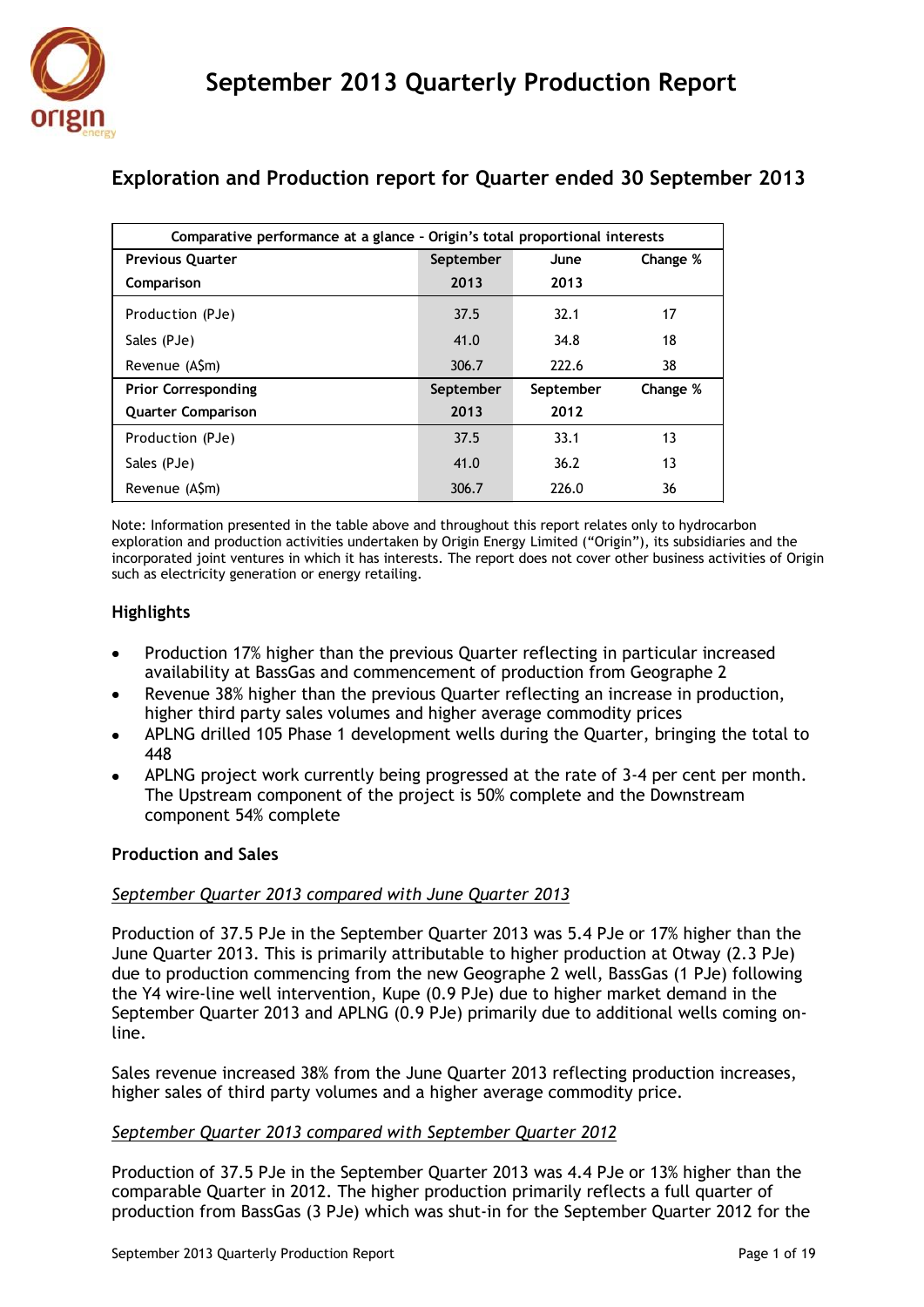Mid Life Enhancement (MLE) project and an increase in production at Kupe (1.1 PJe) due to additional gas contracts being in place in the September Quarter 2013.

Sales revenue increased 36% from the September Quarter 2012 reflecting production increases, higher sales of third party volumes and a higher average commodity price.

### **Exploration, Evaluation and Capital Expenditure**

Expenditure on exploration and evaluation activities was \$38 million and capital expenditure on development and production activities was \$50 million (excluding APLNG) for the Quarter, as detailed in Section 5 of this report.

#### **Significant activities during the Quarter included:**

### **Otway Basin**

On 29 July, 2013 Origin, on behalf of the VIC/L23 Joint Venture, announced the commencement of production from Otway Gas Project's newly developed Geographe gas field in Bass Strait in July, 2013 following commissioning and testing <http://www.originenergy.com.au/news/article/asxmedia-releases/1503>

### **MEO farmin**

On 22 July 2013, Origin acquired a 50% interest in the WA 454P permit and associated Breakwater prospect in offshore Western Australia from MEO Australia. Origin has assumed operatorship of the permit.

#### **Drilling Activities:**

### o **APLNG**

APLNG participated in 275 wells during the Quarter, including 28 exploration/appraisal wells, eight groundwater monitoring bores and 239 development wells (105 operated Phase 1 wells and 134 non-operated production wells).

#### o **Cooper Basin**

Origin participated in the drilling of 17 wells during the Quarter, consisting of three exploration wells and 14 development wells.

#### o **Vietnam**

Origin participated in the drilling of one exploration well in the Quarter. The 121-CV-1X well, which spudded on 15 June 2013, reached planned total depth during July 2013. Final logging has been completed, the well has been plugged and abandoned and the rig was released on 28 August 2013. The results of the well are now being evaluated and incorporated into forward exploration plans.

#### **Post Report Date Events**

#### **TAWN (NZ Onshore) Asset Sale**

The divestment of Origin's interests in the Tariki, Ahuroa, Waihapa and Ngaere licences in New Zealand's Taranaki region, as well as the Waihapa Production Station and associated gathering and sales infrastructure, to New Zealand Energy Corp was completed on 29 October 2013. Origin's sale consideration was CDN\$30 million plus a 9% royalty on all future hydrocarbons from these licences <http://www.originenergy.com.au/news/article/asxmedia-releases/1527>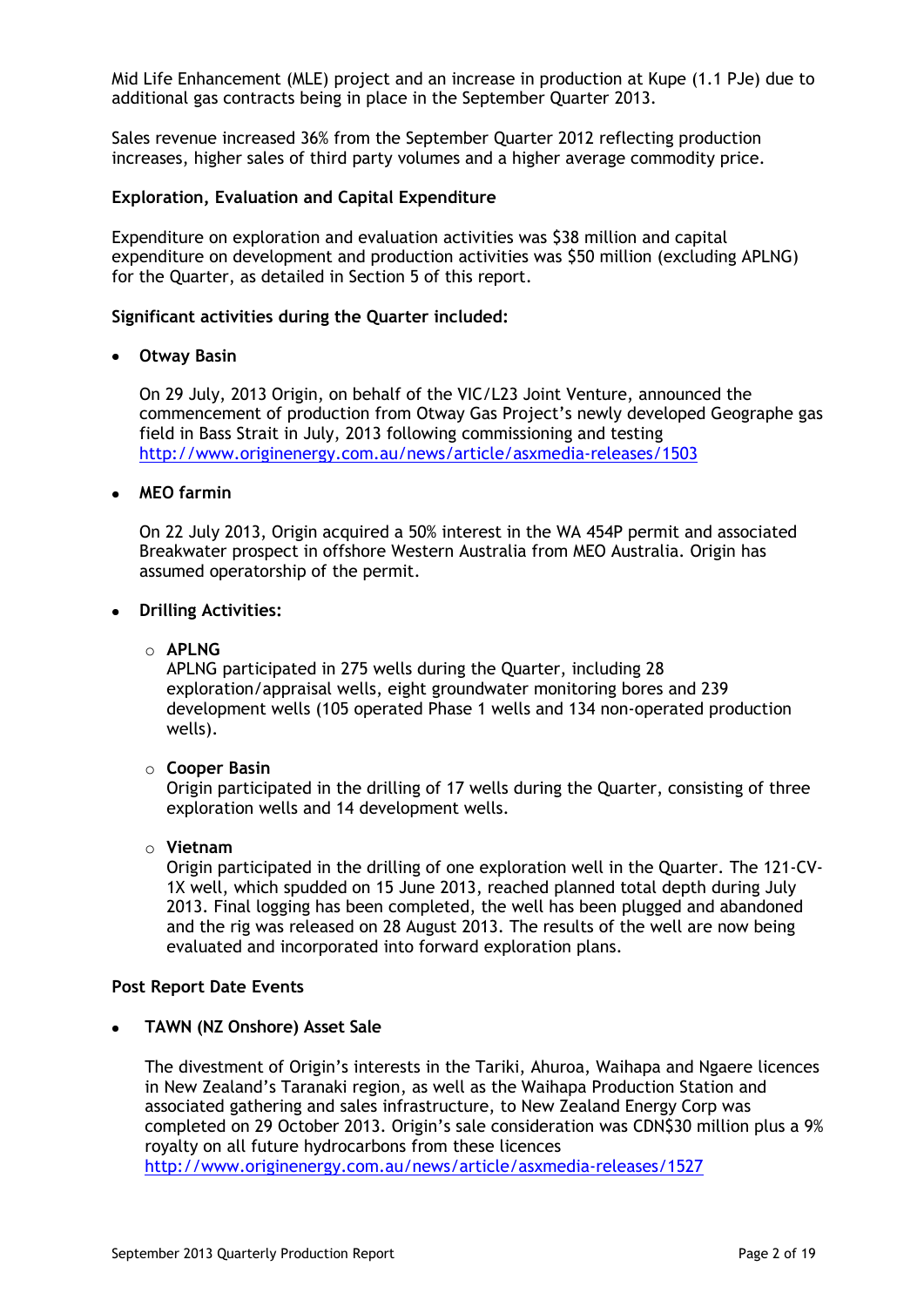## **1. PRODUCTION, SALES AND REVENUE**

Note: Current Quarter production figures for some non-operated areas may include preliminary production data for the last month of the Quarter. Where actual production volumes only became available after the report date for that Quarter, previous Quarter figures have been amended to reflect this.

|                                  |             |                          |                 |                          | September                |                |                    |
|----------------------------------|-------------|--------------------------|-----------------|--------------------------|--------------------------|----------------|--------------------|
| Natural Gas and Ethane           | <b>Unit</b> | <b>This</b>              | <b>Previous</b> | %                        | Quarter                  | <b>YTD</b>     | <b>YTD</b>         |
|                                  |             | Quarter                  | Quarter         | Change                   | 2012                     | 2013/14        | 2012/13            |
| <b>Natural Gas</b>               | <b>PJ</b>   |                          |                 |                          |                          |                |                    |
| APLNG (CSG and Denison Trough) * |             | 11.5                     | 10.6            | 9                        | 10.9                     | 11.5           | 10.9               |
| SA Cooper & SWQ                  |             | 2.9                      | 2.7             | 7                        | 3.3                      | 2.9            | 3.3                |
| Otway Basin (offshore)           |             | 10.3                     | 8.4             | 23                       | 10.3                     | 10.3           | 10.3               |
| <b>Bass Basin</b>                |             | 2.2                      | 1.5             | 47                       | $\blacksquare$           | 2.2            |                    |
| Surat Basin                      |             | $\overline{\phantom{0}}$ | $\blacksquare$  | $\overline{\phantom{a}}$ | $\overline{\phantom{a}}$ | $\blacksquare$ |                    |
| Perth Basin                      |             | 1.2                      | 1.1             | 9                        | 1.1                      | 1.2            | 1.1                |
| Taranaki Basin (onshore)         |             | 0.1                      | 0.1             | $\Omega$                 | 0.1                      | 0.1            | 0.1                |
| Taranaki Basin (Kupe)            |             | 3.3                      | 2.7             | 22                       | 2.5                      | 3.3            | 2.5                |
| <b>Ethane</b>                    | PJ          |                          |                 |                          |                          |                |                    |
| SA Cooper & SWQ                  |             | 0.4                      | 0.4             | 0                        | 0.4                      | 0.4            | 0.4                |
| <b>Total Production</b>          |             | 31.9                     | 27.5            | 16                       | 28.6                     | 31.9           | 28.6               |
| <b>Total Sales Volume</b>        |             | 32.8                     | 28.6            | 15                       | 30.4                     | 32.8           | 30.4               |
| <b>Total Sales Revenue</b>       | \$M         | 140.1                    | 115.8           | 21                       | $123.7^{#}$              | 140.1          | 123.7 <sup>#</sup> |
| Average Gas Price                | \$/GJ       | 4.27                     | 4.04            | 6                        | 4.07                     | 4.27           | 4.07               |

## **1.1 Production by Product and Area (including interest in APLNG)**

|                            |             |                          |                          |                          | September |                          |            |
|----------------------------|-------------|--------------------------|--------------------------|--------------------------|-----------|--------------------------|------------|
| Crude Oil                  | <b>Unit</b> | <b>This</b>              | <b>Previous</b>          | %                        | Quarter   | <b>YTD</b>               | <b>YTD</b> |
|                            |             | Quarter                  | Quarter                  | Change                   | 2012      | 2013/14                  | 2012/13    |
| Crude Oil                  | kbbls       |                          |                          |                          |           |                          |            |
| SA Cooper & SWQ            |             | 77.8                     | 78.5                     | (1)                      | 104.0     | 77.8                     | 104.0      |
| Surat Basin                |             | 3.9                      | 4.5                      | (13)                     | 4.4       | 3.9                      | 4.4        |
| Perth Basin                |             | $\overline{\phantom{0}}$ | $\overline{\phantom{a}}$ | $\overline{\phantom{0}}$ | 8.5       | $\overline{\phantom{a}}$ | 8.5        |
| Taranaki Basin (onshore)   |             | 34.0                     | 29.2                     | 16                       | 40.2      | 34.0                     | 40.2       |
| <b>Total Production</b>    |             | 115.7                    | 112.2                    | 3                        | 157.1     | 115.7                    | 157.1      |
| <b>Total Sales Volume</b>  |             | 508.8                    | 350.4                    | 45                       | 318.1     | 508.8                    | 318.1      |
| <b>Total Sales Revenue</b> | \$М         | 66.8                     | 37.4                     | 79                       | 36.0      | 66.8                     | 36.0       |
| Average Crude Price        | \$/bb1      | 131                      | 107                      | 23                       | 113       | 131                      | 113        |

\* Origin's share in APLNG was diluted from 50% to 42.5% on 9 August 2011 and to 37.5% on 12 July 2012.

# Adjusted to include APLNG carbon related revenue.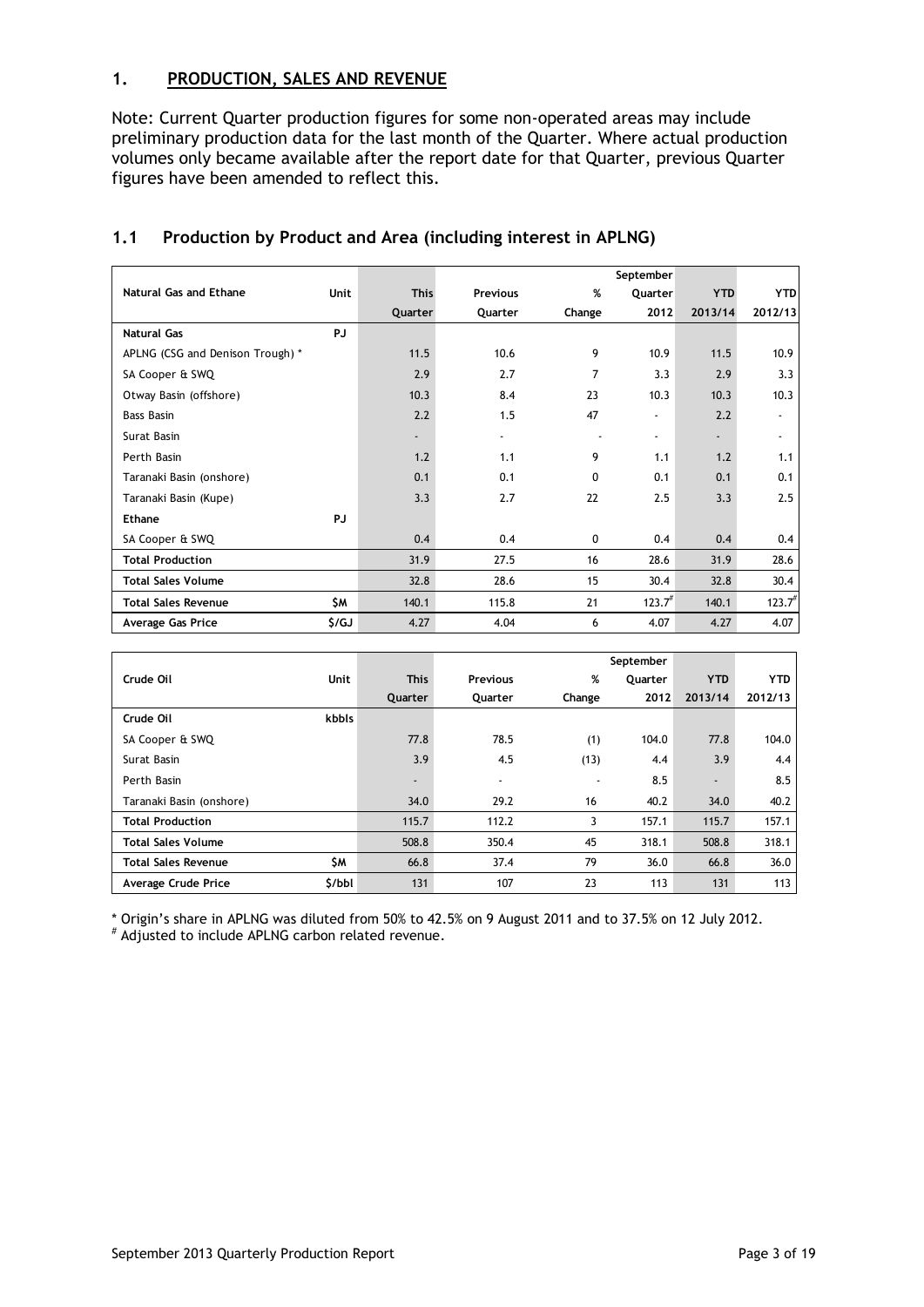|                            |             |                          |                          |        | September                |                          |                          |
|----------------------------|-------------|--------------------------|--------------------------|--------|--------------------------|--------------------------|--------------------------|
| Condensate/Naphtha         | <b>Unit</b> | <b>This</b>              | <b>Previous</b>          | %      | Quarter                  | <b>YTD</b>               | <b>YTD</b>               |
|                            |             | Quarter                  | Quarter                  | Change | 2012                     | 2013/14                  | 2012/13                  |
| Condensate/Naphtha         | kbbls       |                          |                          |        |                          |                          |                          |
| APLNG (Denison Trough) *   |             | 0.3                      | $\overline{\phantom{a}}$ |        | 0.2                      | 0.3                      | 0.2                      |
| SA Cooper & SWQ            |             | 58.2                     | 55.9                     | 4      | 57.4                     | 58.2                     | 57.4                     |
| Otway Basin (offshore)     |             | 122.4                    | 81.8                     | 50     | 106.8                    | 122.4                    | 106.8                    |
| <b>Bass Basin</b>          |             | 87.2                     | 54.2                     | 61     | $\overline{\phantom{a}}$ | 87.2                     | $\overline{\phantom{a}}$ |
| Surat Basin                |             | $\overline{\phantom{a}}$ | $\overline{\phantom{a}}$ |        | $\overline{\phantom{a}}$ | $\overline{\phantom{a}}$ | $\overline{\phantom{a}}$ |
| Perth Basin                |             | 1.0                      | 0.7                      | 47     | 0.4                      | 1.0                      | 0.4                      |
| Taranaki Basin (onshore)   |             | $\overline{\phantom{a}}$ | $\overline{\phantom{a}}$ |        | $\blacksquare$           | $\overline{\phantom{a}}$ | $\overline{\phantom{a}}$ |
| Taranaki Basin (Kupe)      |             | 256.5                    | 222.9                    | 15     | 221.5                    | 256.5                    | 221.5                    |
| <b>Total Production</b>    |             | 525.6                    | 415.5                    | 26     | 386.3                    | 525.6                    | 386.3                    |
| <b>Total Sales Volume</b>  |             | 549.9                    | 477.5                    | 15     | 447.7                    | 549.9                    | 447.7                    |
| <b>Total Sales Revenue</b> | \$M         | 63.0                     | 47.4                     | 33     | 45.2                     | 63.0                     | 45.2                     |
| Average Condensate Price   | \$/bbl      | 115                      | 99                       | 15     | 101                      | 115                      | 101                      |

|                            |             |                          |                          |        | September                |                |                          |
|----------------------------|-------------|--------------------------|--------------------------|--------|--------------------------|----------------|--------------------------|
| <b>LPG</b>                 | <b>Unit</b> | <b>This</b>              | <b>Previous</b>          | %      | Quarter                  | <b>YTD</b>     | <b>YTD</b>               |
|                            |             | Quarter                  | Quarter                  | Change | 2012                     | 2013/14        | 2012/13                  |
| <b>LPG</b>                 | Kt          |                          |                          |        |                          |                |                          |
| SA Cooper & SWQ            |             | 7.2                      | 6.5                      | 11     | 7.4                      | 7.2            | 7.4                      |
| Otway Basin (offshore)     |             | 15.6                     | 10.1                     | 54     | 12.5                     | 15.6           | 12.5                     |
| Bass Basin                 |             | 7.3                      | 4.0                      | 83     | $\overline{\phantom{a}}$ | 7.3            | $\overline{\phantom{a}}$ |
| Surat Basin                |             | $\overline{\phantom{a}}$ | $\overline{\phantom{a}}$ |        | $\overline{\phantom{a}}$ | $\blacksquare$ | $\overline{\phantom{a}}$ |
| Taranaki Basin (onshore)   |             | 0.2                      | 0.2                      | 0      | 0.3                      | 0.2            | 0.3                      |
| Taranaki Basin (Kupe)      |             | 14.1                     | 12.0                     | 18     | 10.4                     | 14.1           | 10.4                     |
| <b>Total Production</b>    |             | 44.4                     | 32.8                     | 35     | 30.6                     | 44.4           | 30.6                     |
| <b>Total Sales Volume</b>  |             | 44.7                     | 31.5                     | 42     | 30.8                     | 44.7           | 30.8                     |
| <b>Total Sales Revenue</b> | \$M         | 36.8                     | 22.0                     | 67     | 21.0                     | 36.8           | 21.0                     |
| Average LPG Price          | \$/t        | 823                      | 698                      | 18     | 682                      | 823            | 682                      |

# **1.2 Production by Basin (including APLNG production)**

| Production by Basin              |             |                          |                 |        | September                |                          |                          |
|----------------------------------|-------------|--------------------------|-----------------|--------|--------------------------|--------------------------|--------------------------|
| (All products, PJe)              | <b>Unit</b> | <b>This</b>              | <b>Previous</b> | %      | Quarter                  | <b>YTD</b>               | <b>YTD</b>               |
|                                  |             | Quarter                  | Quarter         | Change | 2012                     | 2013/14                  | 2012/13                  |
| <b>Production by Basin</b>       | PJe         |                          |                 |        |                          |                          |                          |
| APLNG (CSG and Denison Trough) * |             | 11.5                     | 10.6            | 9      | 10.9 <sup>°</sup>        | 11.5                     | 10.9                     |
| SA Cooper & SWQ                  |             | 4.4                      | 4.2             | 5      | 5.0                      | 4.4                      | 5.0                      |
| Otway Basin (offshore)           |             | 11.7                     | 9.4             | 24     | 11.5                     | 11.7                     | 11.5                     |
| <b>Bass Basin</b>                |             | 3.0                      | 2.0             | 50     | $\overline{\phantom{a}}$ | 3.0                      | $\overline{\phantom{a}}$ |
| Surat Basin                      |             | $\overline{\phantom{a}}$ | 0.0             | (100)  | $\overline{\phantom{a}}$ | $\overline{\phantom{a}}$ | $\overline{\phantom{a}}$ |
| Perth Basin                      |             | 1.2                      | 1.1             | 9      | 1.1                      | 1.2                      | 1.1                      |
| Taranaki Basin (onshore)         |             | 0.3                      | 0.3             | 0      | 0.3                      | 0.3                      | 0.3                      |
| Taranaki Basin (Kupe)            |             | 5.4                      | 4.5             | 20     | 4.3                      | 5.4                      | 4.3                      |
| <b>Total Production Volume</b>   | <b>PJe</b>  | 37.5                     | 32.1            | 17     | 33.1                     | 37.5                     | 33.1                     |
| <b>Total Sales Volume</b>        | <b>PJe</b>  | 41.0                     | 34.8            | 18     | 36.2                     | 41.0                     | 36.2                     |
| <b>Total Sales Revenue</b>       | <b>SM</b>   | 306.7                    | 222.6           | 38     | $226.0^{#}$              | 306.7                    | $226.0^{#}$              |
| Average Commodity Price          | \$/GJe      | 7.49                     | 6.39            | 17     | 6.25                     | 7.49                     | 6.25                     |

Origin's share in APLNG was diluted from 50% to 42.5% on 9 August 2011 and to 37.5% on 12 July 2012. # Adjusted to include APLNG carbon related revenue.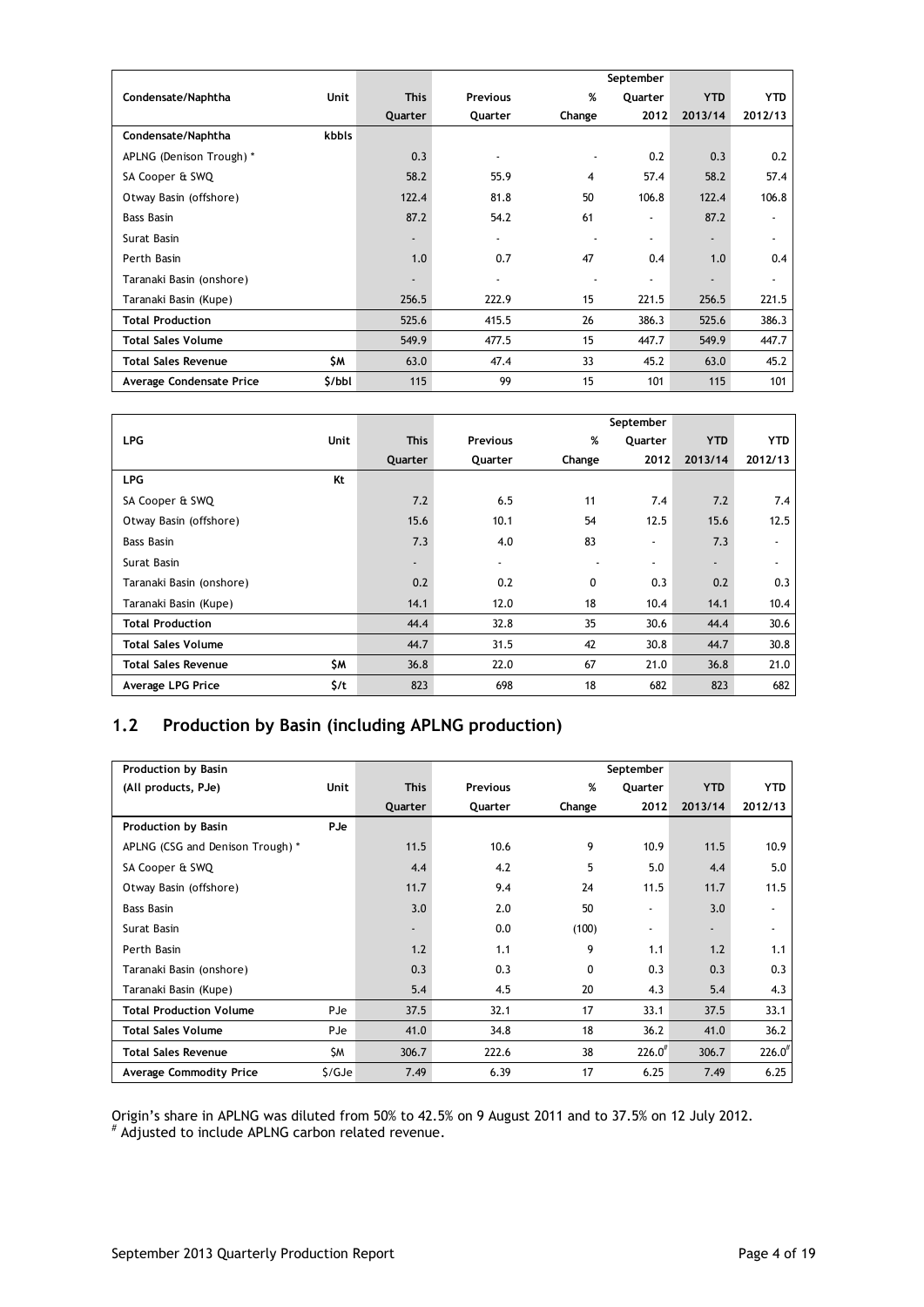## **1.3 Production, Sales Volumes and Revenue Summaries**

|                                |             |                |                 |        | September      |            |            |
|--------------------------------|-------------|----------------|-----------------|--------|----------------|------------|------------|
| <b>Total All Products</b>      | Unit        | <b>This</b>    | <b>Previous</b> | %      | <b>Ouarter</b> | <b>YTD</b> | <b>YTD</b> |
|                                |             | <b>Ouarter</b> | Ouarter         | Change | 2012           | 2013/14    | 2012/13    |
| Total Production Volume        | PJe         | 26.0           | 21.5            | 21     | 22.2           | 26.0       | 22.2       |
| <b>Total Sales Volume</b>      | <b>P</b> Je | 28.4           | 23.1            | 23     | 24.4           | 28.4       | 24.4       |
| <b>Total Sales Revenue</b>     | <b>SM</b>   | 262.2          | 182.4           | 44     | 187.7          | 262.2      | 187.7      |
| <b>Average Commodity Price</b> | \$/GJe      | 9.2            | 7.9             | 17     | 7.7            | 9.2        | 7.7        |

## **1.3.1 Origin excluding interest in APLNG**

## **1.3.2 Origin's interest in APLNG\***

|                              |            |                |                 |        | September         |            |                   |
|------------------------------|------------|----------------|-----------------|--------|-------------------|------------|-------------------|
| <b>Total All Products</b>    | Unit       | <b>This</b>    | <b>Previous</b> | %      | <b>Ouarter</b>    | <b>YTD</b> | <b>YTD</b>        |
|                              |            | <b>Ouarter</b> | <b>Ouarter</b>  | Change | 2012              | 2013/14    | 2012/13           |
| <b>Production APLNG 100%</b> | PJe        | 30.7           | 28.2            | 9      | 29.1              | 30.7       | 29.1              |
| Origin's interest:           |            |                |                 |        |                   |            |                   |
| Production (all products)    | <b>PJe</b> | 11.5           | 10.6            | 9      | 10.9 <sub>2</sub> | 11.5       | 10.9 <sup>°</sup> |
| Sales (all products)         | <b>PJe</b> | 12.6           | 11.7            |        | 11.8              | 12.6       | 11.8              |
| <b>Total Sales Revenue</b>   | \$M        | 44.5           | 40.2            | 11     | $38.3^{#}$        | 44.5       | $38.3^{#}$        |

## **1.4 Internal and External Purchase and Sales Summary**

## **1.4.1 Internal and External Sales (Origin excluding interest in APLNG)**

|                                   |      |                |                 |        | September      |            |            |
|-----------------------------------|------|----------------|-----------------|--------|----------------|------------|------------|
| Internal & External Sales Volumes | Unit | <b>This</b>    | <b>Previous</b> | %      | <b>Ouarter</b> | <b>YTD</b> | <b>YTD</b> |
|                                   |      | <b>Ouarter</b> | Quarter         | Change | 2012           | 2013/14    | 2012/13    |
| <b>Total Sales Volume</b>         | PJe  |                |                 |        |                |            |            |
| Internal                          |      | 11.2           | 8.8             | 28     | 7.7            | 11.2       | 7.7        |
| External                          |      | 17.3           | 14.3            | 21     | 16.7           | 17.3       | 16.7       |
| Total                             |      | 28.4           | 23.1            | 23     | 24.4           | 28.4       | 24.4       |

## **1.4.2 External Purchases**

| Product Purchases included in above  |             |                |          |        | September      |            |            |
|--------------------------------------|-------------|----------------|----------|--------|----------------|------------|------------|
| sales                                | Unit        | <b>This</b>    | Previous | %      | <b>Ouarter</b> | <b>YTD</b> | <b>YTD</b> |
|                                      |             | <b>Ouarter</b> | Ouarter  | Change | 2012           | 2013/14    | 2012/13    |
| Origin (excluding interest in APLNG) | <b>P</b> Je | 2.5            | 2.1      | 19     | 1.4            | 2.5        | 1.4        |
| Origin's interest in APLNG *         | PJe         | 1.1            | 1.3      | (15)   | 1.3            | 1.1        | 1.3        |
| <b>Total</b>                         | PJe         | 3.6            | 3.4      |        | 2.7            | 3.6        |            |

\* Origin's share in APLNG was diluted from 50% to 42.5% on 9 August 2011 and to 37.5% on 12 July 2012.

# Adjusted to include APLNG carbon related revenue.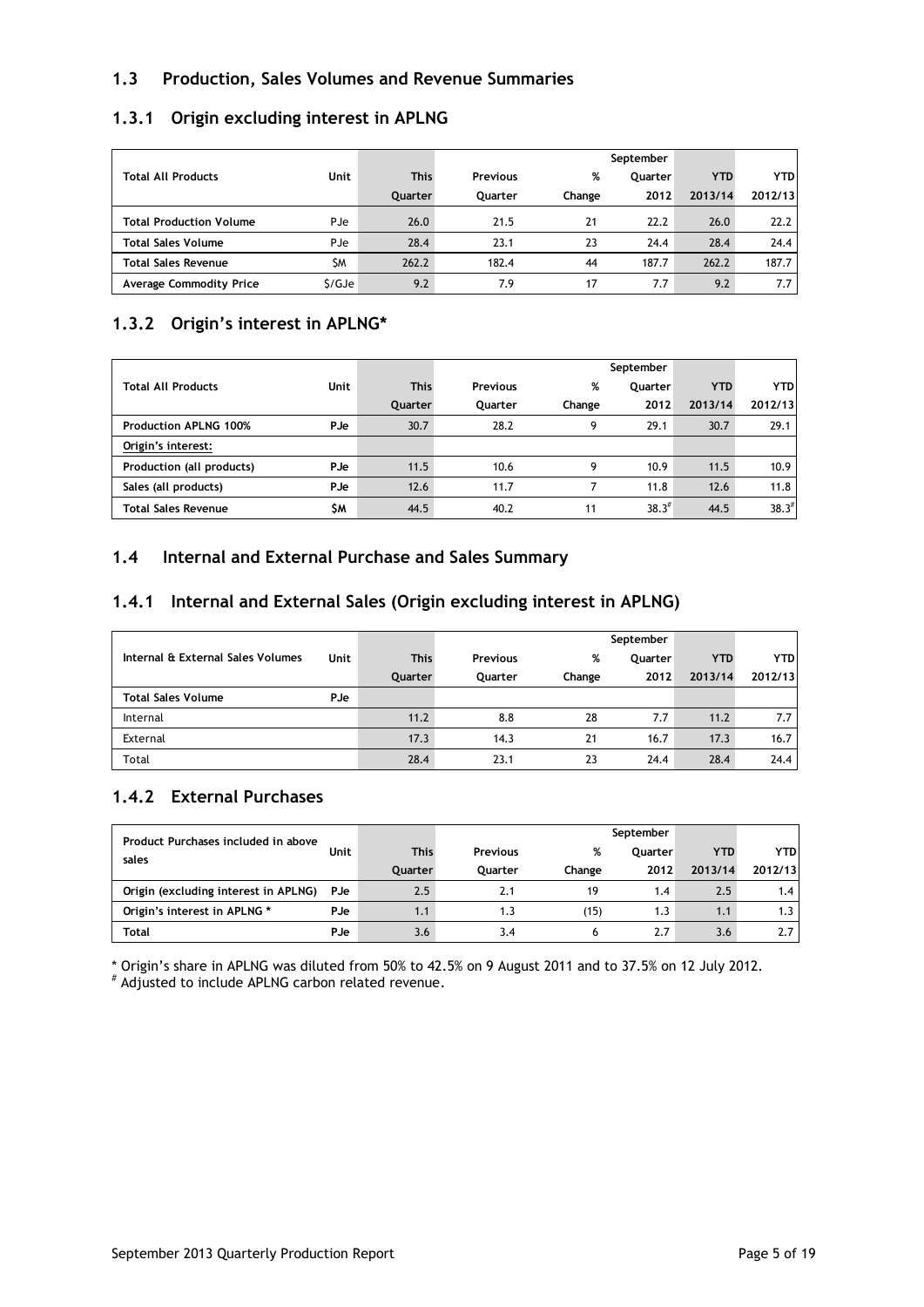## **2 DEVELOPMENT AND EXPLORATION OPERATIONS**

## **2.1 Origin's interests held through Australia Pacific LNG (APLNG)**

## **2.1.1 Upstream Operations**

APLNG production (100%) was 30.7 PJe during the Quarter, an increase of 9% compared to the June Quarter 2013, primarily due to a successful Spring Gully workover campaign, Spring Gully wells coming online and improved Talinga compressor availability.

Average production from operated assets increased from 229 TJ/d in the June Quarter 2013 to 255 TJ/d (APLNG share) and increased from 78 TJ/d to 79 TJ/d from non-operated assets (APLNG share).

APLNG participated in 275 wells during the Quarter, including 28 exploration/appraisal wells, eight groundwater monitoring bores and 239 development wells (105 operated Phase 1 wells and 134 non-operated production wells).

### **APLNG Operated Production Wells**

The Phase 1 drilling program continued, with 105 operated production wells drilled during the Quarter. Of these, 23 were drilled in Condabri, 16 in Spring Gully, 58 in Combabula and eight in Orana. A total of 448 Phase 1 operated wells have been drilled to 30 September 2013.

|              |              |                                              | Pre-Phase 1 <sup>1</sup>             | Phase $1^2$                  |                                      |
|--------------|--------------|----------------------------------------------|--------------------------------------|------------------------------|--------------------------------------|
|              |              |                                              | Development<br>wells<br>commissioned | Development<br>wells drilled | Development<br>wells<br>commissioned |
|              |              | This Quarter                                 | 2                                    | 16                           | 10                                   |
| <b>Bowen</b> | Spring Gully | YTD 2013/2014                                | 2                                    | 16                           | 10                                   |
|              |              | <b>Total to Date</b>                         | 177 <sup>3</sup>                     | 59 <sup>4</sup>              | 20 <sup>5</sup>                      |
|              |              | Max. Avg Well<br>Deliverability <sup>6</sup> | $1.2$ TJ/d                           |                              |                                      |
|              |              | This Quarter                                 |                                      | $\blacksquare$               |                                      |
|              | Talinga      | YTD 2013/2014                                |                                      |                              |                                      |
|              |              | <b>Total to Date</b>                         | 101 <sup>3</sup>                     |                              |                                      |
|              |              | Max. Avg Well<br>Deliverability <sup>6</sup> | $2.2$ TJ/d                           |                              |                                      |
|              |              | This Quarter                                 |                                      | 8                            |                                      |
|              |              | YTD 2013/2014                                |                                      | 8                            |                                      |
|              | Orana        | <b>Total to Date</b>                         |                                      | 8                            |                                      |
| Surat        |              | Max. Avg Well<br>Deliverability <sup>6</sup> |                                      |                              |                                      |
|              |              | This Quarter                                 | $\overline{\phantom{0}}$             | 23                           | 12                                   |
|              | Condabri     | YTD 2013/14                                  |                                      | 23                           | 12                                   |
|              |              | <b>Total to Date</b>                         |                                      | 267                          | 12                                   |
|              |              | Max. Avg Well<br>Deliverability <sup>6</sup> | $\blacksquare$                       |                              |                                      |
|              |              | This Quarter                                 |                                      | 58                           |                                      |
|              |              | YTD 2013/14                                  |                                      | 58                           |                                      |
|              | Combabula    | <b>Total to Date</b>                         |                                      | 114                          |                                      |
|              |              | Max. Avg Well<br>Deliverability <sup>6</sup> |                                      |                              |                                      |
|              |              | <b>This Quarter</b>                          | $\overline{2}$                       | 105                          | 22                                   |
|              | <b>Total</b> | YTD 2013/2014                                | 2                                    | 105                          | 22                                   |
|              |              | <b>Total to Date</b>                         | 278'                                 | 448'                         | 32                                   |

<sup>&</sup>lt;sup>1</sup> APLNG operated wells designated to deliver gas to its domestic operations

 $\overline{a}$ 

 $<sup>2</sup>$  APLNG operated wells designated to deliver first gas to both trains of the CSG to LNG project</sup>

<sup>&</sup>lt;sup>3</sup> 30 June, 2013 pre Phase 1 well counts revised from 167 to 175 for Spring Gully and 102 to 101 for Talinga

<sup>4</sup> Excludes two pre-Phase 1 development wells drilled in Spring Gully

<sup>&</sup>lt;sup>5</sup> 30 June, 2013 Spring Gully Phase 1 Development wells online revised from 0 to 10

<sup>6</sup> Maximum average observable rate sustained over a week, throughout the Quarter, from wells that have been online for more than six months  $^7$  Excludes 25 conventional wells in the Denison Trough and 23 CSG wells in the Peat Project Area not targeted for any Phase 1 development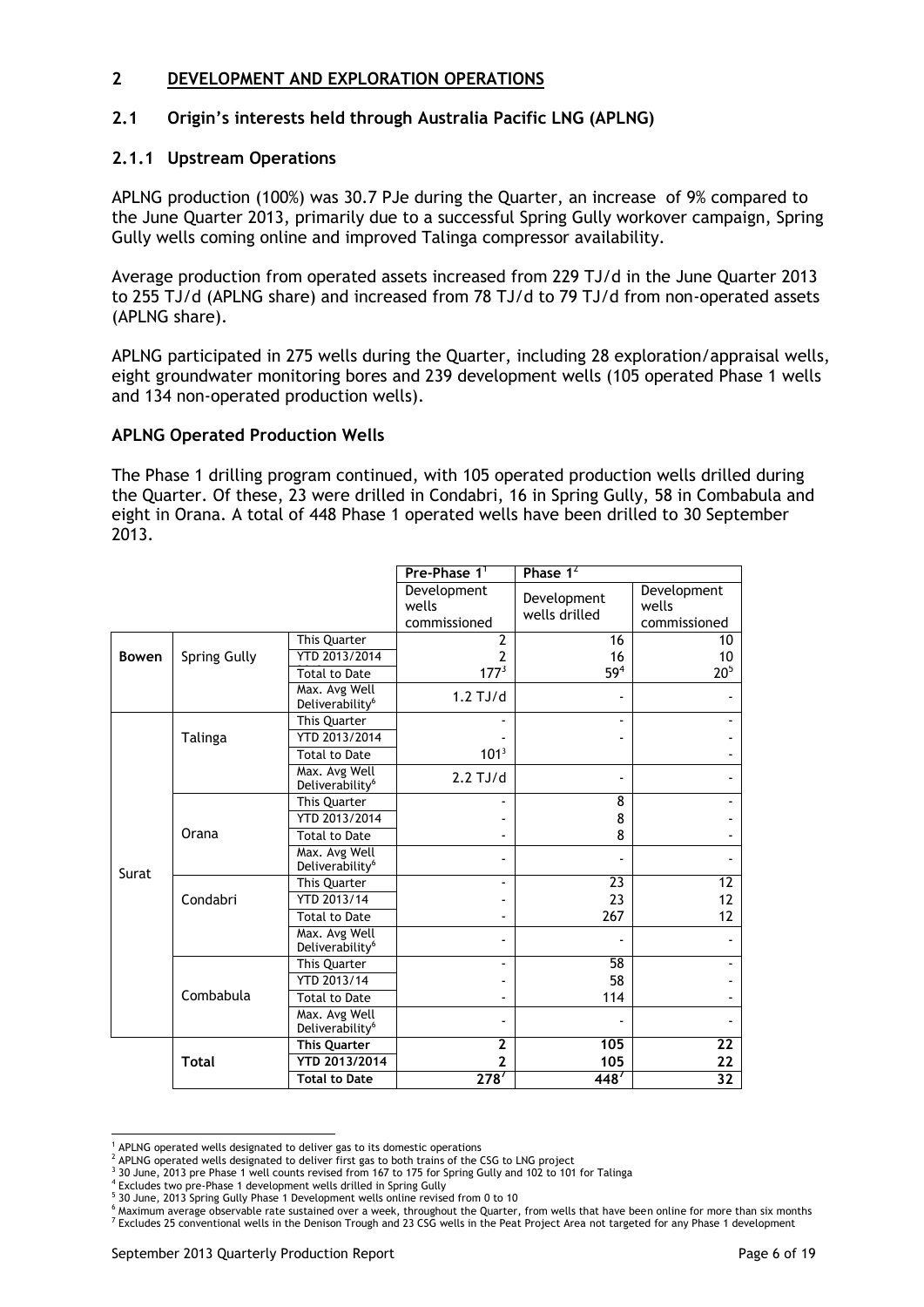## **Bowen Basin (CSG)**

#### *Spring Gully Project area (Operated)*

The gas plants achieved gross average production of 129 TJ/day (APLNG share 126 TJ/day) during the Quarter.

Of the wells that form part of the Spring Gully Phase 6 project, two were commissioned and are now online, in addition, 10 APLNG phase 1 wells were also commissioned and are now online. The 32 well workover campaign to install artificial lift systems was completed during the Quarter.

16 APLNG Phase 1 wells were drilled during the Quarter.

#### *Fairview Project area (Non-operated)*

Average Fairview gas production during the Quarter was 105 TJ/d (APLNG share 25 TJ/d).

10 development wells and five exploration/appraisal wells were drilled in the non-operated Fairview project area and other participating GLNG-operated tenements in the region during the Quarter.

*Peat Project Area (Operated)* Average gas production for the Quarter was 9 TJ/d (100% owned by APLNG).

### **Surat Basin (CSG)**

#### *Talinga/Orana Project Area (Operated)*

Average production for the Quarter was 115 TJ/d (100% owned by APLNG). 101 wells are currently producing in the field with the North Talinga field fully commissioned.

Eight Orana Phase 1 wells and three ground water monitoring bore were drilled in the Quarter.

#### *Argyle/Kenya/Lauren/Bellevue Project Area (Non-operated)*

ATP 620 JV (Kenya) production averaged 126 TJ/d during the Quarter (APLNG share 51 TJ/d) and PL 247 (Bellevue) production averaged 7 TJ/d during the Quarter (APLNG share 2 TJ/d), with APLNG receiving a further 1 TJ/d of Bellevue gas under gas banking repayment arrangements with QGC.

Across total participating QGC tenements, 124 development wells and four appraisal wells were drilled during the Quarter.

#### *Angry Jungle (Non-Operated)*

During the Quarter, three exploration and appraisal wells were drilled in the GLNG-operated tenement, ATP 631P.

#### *Condabri Project Area (Operated)*

Development of the Condabri project area has progressed, with 23 development wells drilled and 13 completed during the Quarter. 12 wells are currently producing to an early flare in the Condabri Central field.

#### *Combabula Project Area (Operated)*

Development of the Combabula project area continues with 58 development wells and two groundwater monitoring bores drilled during the Quarter.

#### *Other Areas (Operated)*

Nine Exploration wells and three groundwater monitoring bores were drilled in this Quarter.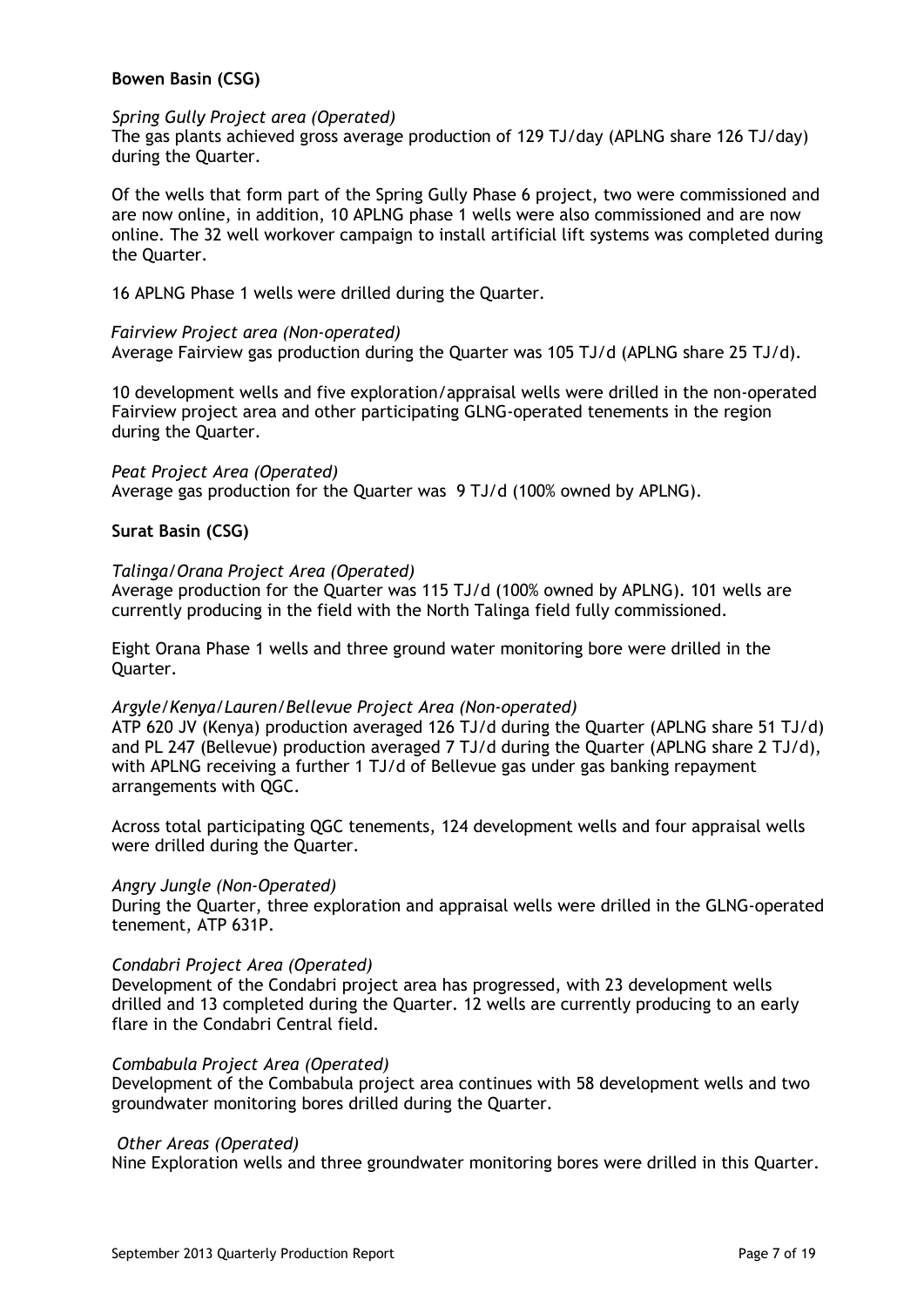## **Galilee Basin (CSG)**

Four Exploration wells were drilled in the Galilee Basin this Quarter, three were plugged and abandoned (Cannonball 1, Politic 1 and Skull 1) whilst one was cased and suspended (Yahoo 1) for further evaluation.

## **Denison Trough (including Conventional)**

Average gas production for the Quarter was 8 TJ/d (APLNG share 4 TJ/d). The Northern Denison field remains temporarily shut down to carry out upgrade activities.

#### *Other Areas*

Mira 3 pilot well was worked over and brought online for the first time during the Quarter.

During the Quarter, three exploration and appraisal wells were drilled in the Denison Trough, with two cased and suspended and the third plugged and abandoned.

### **2.1.2 Upstream Project Update**

Upstream progress at 30 September 2013 is 50%. This incorporates a rebasing of overall progress reporting to allow for project cost increases already announced in February, the greater part of which was increased contingency on the Upstream part of the project. This rebasing has no effect on the achievement of project milestones or schedule.

There were 105 development wells drilled in the Quarter with a total of 448 Phase 1 wells drilled to date. Drilling progress is continuing in line with plan and lease construction is ramping up with a new contractor panel appointed.

For the Quarter there were 91 diameter-kilometres of gathering lines installed, bringing the cumulative total to 252 diameter-kilometres (equivalent to 427 wells). There is 275 kilometres of the main pipeline installed (132 kilometres during the Quarter) and it is now 84% complete.

The first wells were brought on line in Condabri Central during August with gas flowing into the gathering network and flared, and produced water flowing into ponds. Practical completion was achieved for the Condabri Central to Condabri South 132kV transmission line during August and the Monreagh Dam was completed.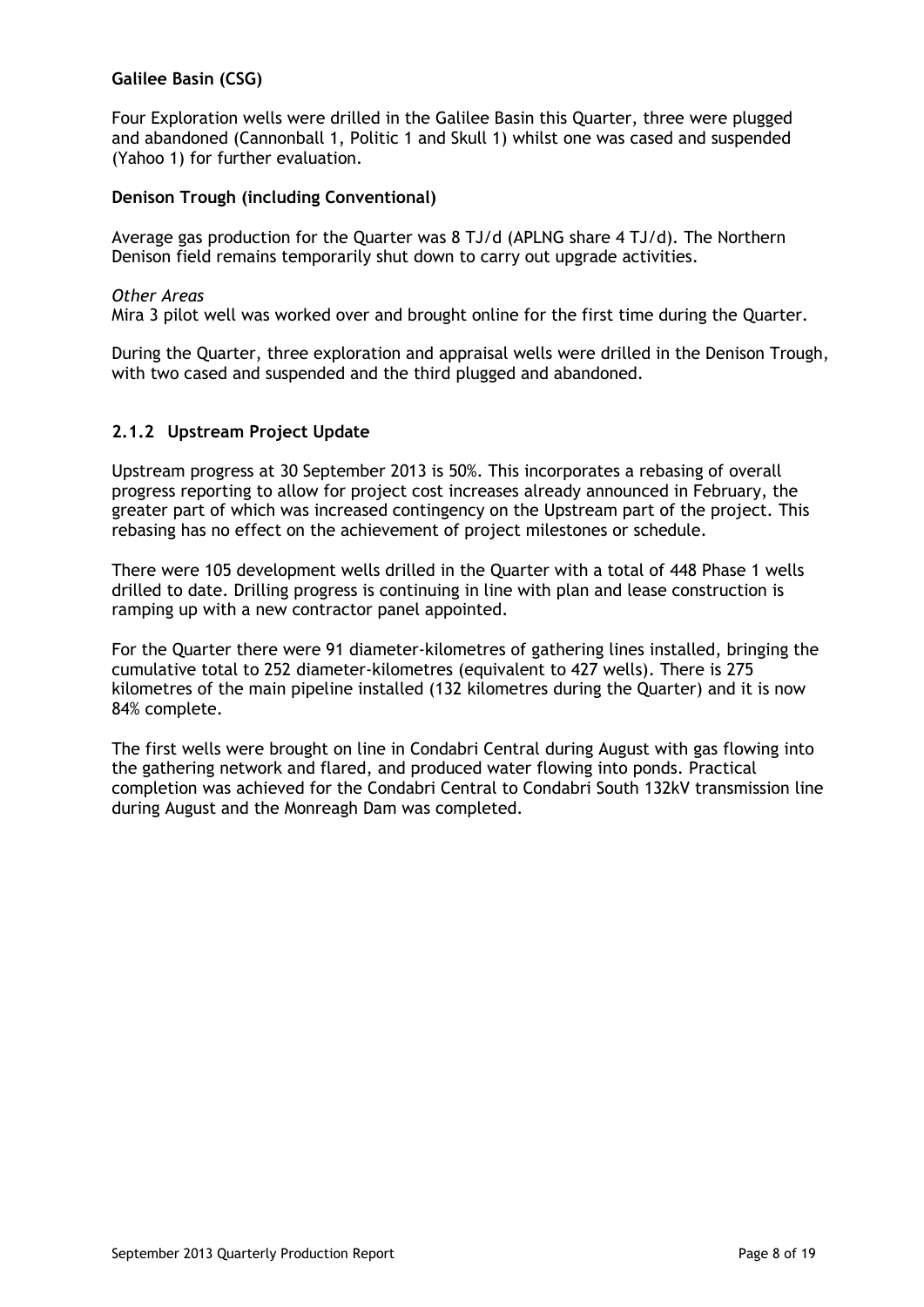

*Water Treatment Facility – Condabri Central*

## **2.1.3 Downstream Project Update**

The Downstream project is 54% complete at the end of September 2013.

The seventh barge of modules was delivered to Curtis Island during the Quarter, and the eighth and ninth barges were en-route at the end of September 2013.

A number of key equipment packages were delivered to Curtis Island, including the first batch of pre-fabricated generation substations; the Train 2  $CO<sub>2</sub>$  absorber and the first shipment of Train 2 refrigeration compressors. Additionally, packages en-route at the end of the Quarter included the second shipment of Train 2 refrigeration compressors.

Other construction activities during the Quarter included completed setting of Train 1 compressors, commencement of concrete pouring of the Train 2 tabletops, and completed pile driving for the loading platform, trestle and berthing dolphins of the LNG jetty.

By the end of the Quarter, the construction camp was completed and the main dredging required for the project was completed (ongoing maintenance dredging will continue). Roof raising on the second LNG tank occurred in July 2013 and the concrete walls surrounding the tanks are almost complete. Insulation works are continuing on both tanks.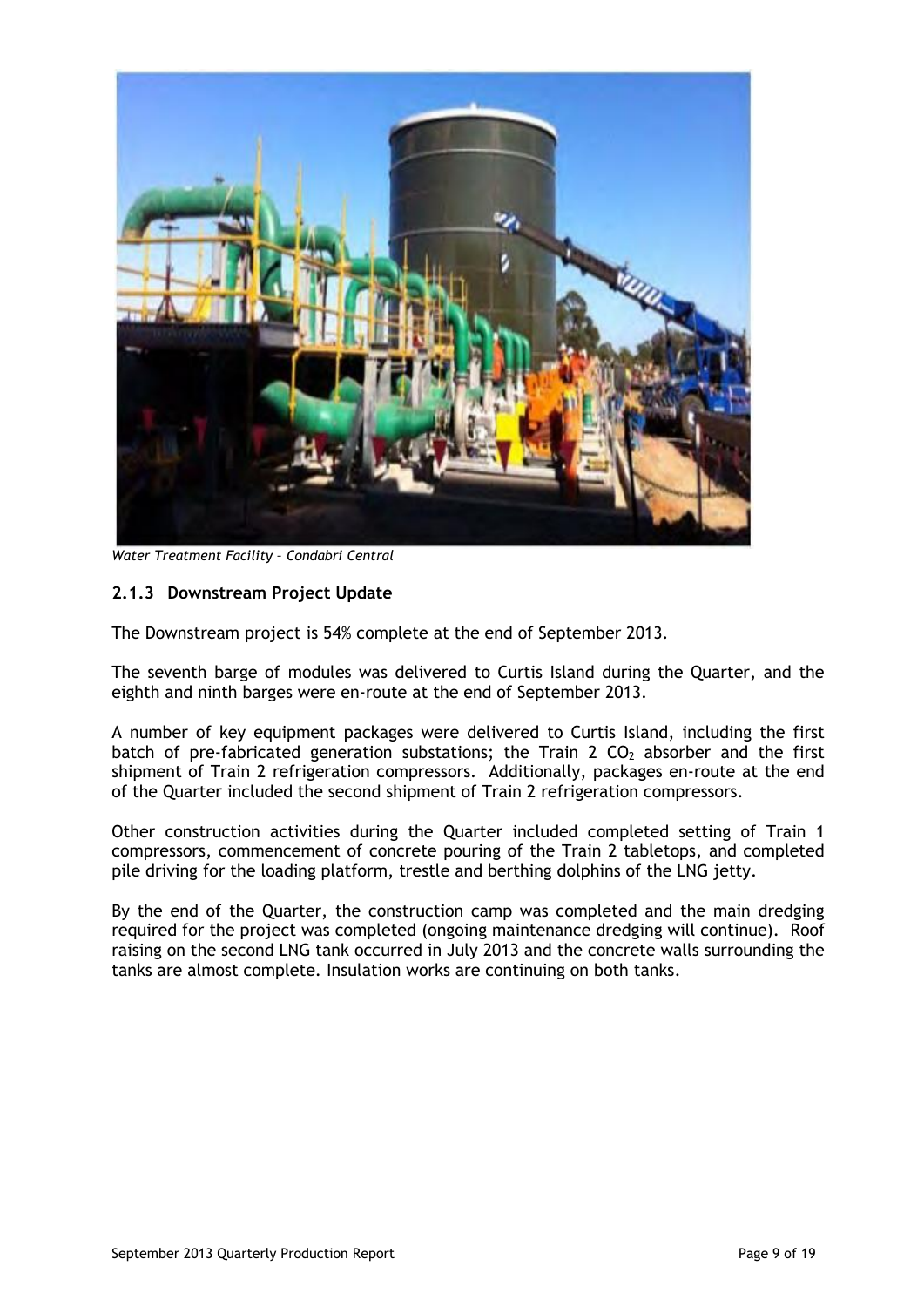

*Curtis Island – Overview from South*

## **2.2 Cooper / Eromanga Basin (South Australia / Queensland)**

Cooper Basin production of 4.4 PJe increased by 5% from the previous Quarter due to additional wells coming online. Production was 0.6 PJe or 12% lower than the September 2012 Quarter as a result of natural field decline.

A total of 17 wells were drilled in the Quarter, consisting of 14 development locations and three unconventional exploration locations. Seven wells were from operations at the Cowralli Multi-Well pad and the the remaining wells from the SWQ development programme and the 2013 Charo and Cook Oil programmes.

13 of the development wells were cased and suspended with one subject to ongoing drilling.

Exploration activity was highlighted by continued activity within the Nappamerri Trough with the drilling and case and suspend of Van Der Waals-1 and Langmuir-1. Moomba 194 (Fortuna 1Vt), the vertical appraisal/micro-seismic monitoring wellbore for the subsequent horizontal targeting the REM shale, was subject to ongoing drilling. The first well in the campaign (Gaschnitz 1 ST) was fracture stimulated over seven stages and produced gas to surface at 1 MMscf/d.

## **2.3 Otway Basin (Victoria / Tasmania)**

Otway Basin production of 11.7 PJe has increased by 24% from the previous Quarter due to higher plant availability and the Geographe 2 well being online from July 2013.

#### **2.4 Bass Basin (Tasmania)**

Bass Basin production of 3 PJe has increased by 50% from the previous Quarter due to both Yolla 3 and Yolla 4 wells being online and higher plant availability.

Production is currently restricted by produced water handling capability. Yolla MLE Phase 2 activities commenced on the platform.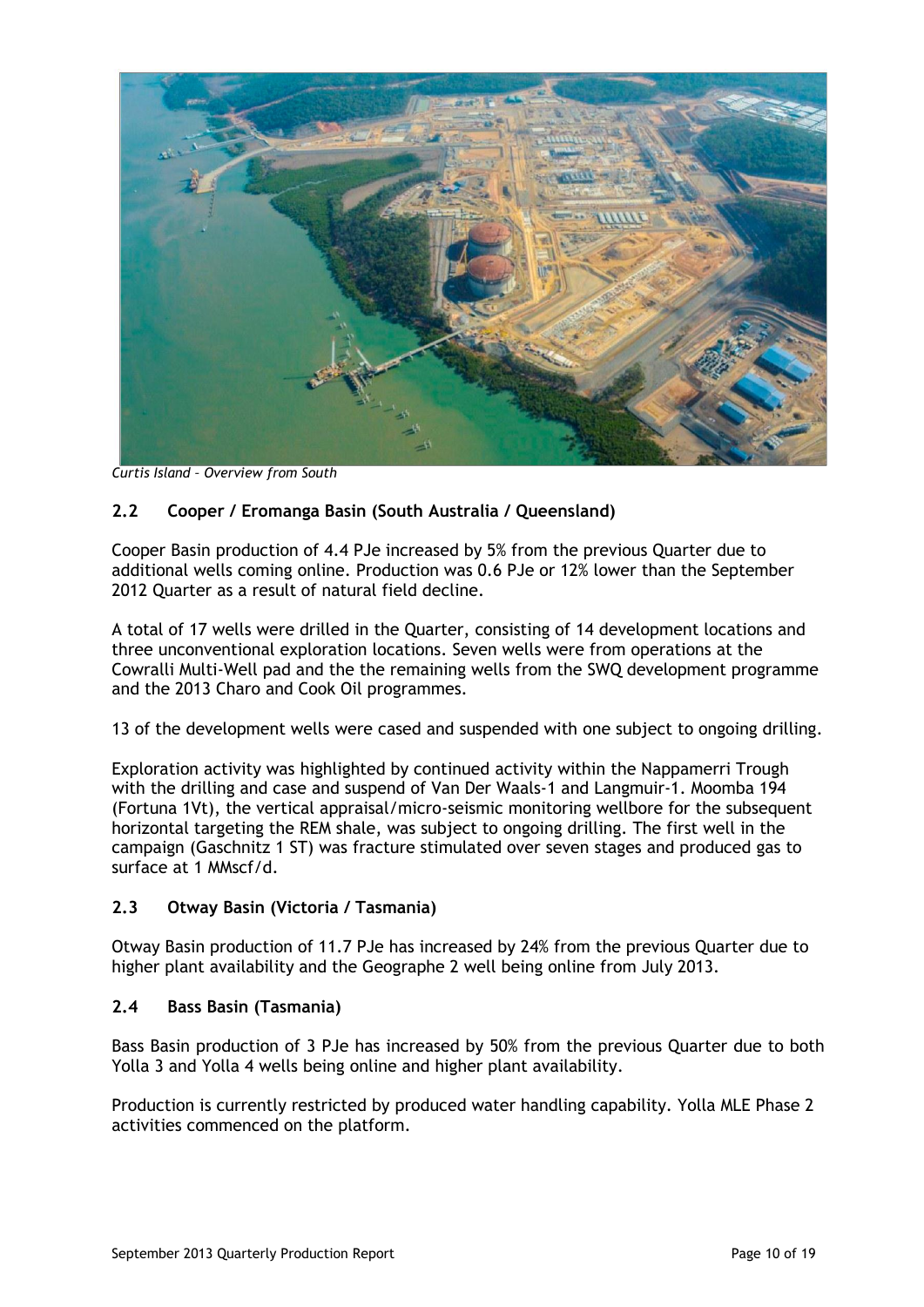## **2.5 Surat Basin (Queensland)**

Operations at the Kincora gas processing plant remained suspended during the Quarter pending the completion of an asset review. Oil production of 3.9 kbbls is continuing from the Emu Apple Field.

Pilot testing continues at Duke 2 and Duke 3 pilots at the Ironbark ATP 788 CSG tenement.

## **2.6 Perth Basin (Western Australia)**

Perth Basin production of 1.2 PJe has increased by 9% from the previous Quarter. Condensate production increased 47% due to the more liquids rich Beharra Spring wells coming back online.

## **2.7 Bonaparte Basin (Western Australia/Northern Territory)**

#### *Petrel Field (WA6R & NT/RL1)*

The Operator, GDF Suez, continues to work up the development concept for the upstream development of the Petrel gas field.

### **2.8 Taranaki Basin (New Zealand)**

### *Kupe (offshore Taranaki)*

Kupe production of 5.4 PJe (Origin share) was 20% higher than the previous Quarter due to higher seasonal market nominations. Three tanker liftings of Kupe light crude from Port Taranaki were completed during the Quarter.

### *Tariki/Ahuroa/Waihapa/Ngaere (TAWN) and Rimu/Kauri/Manutahi*

Total onshore production of 0.3 PJe was in line with the previous Quarter.

The Manutahi-D pilot plant was partly operational during the Quarter and production limited due to post commissioning operational issues with the pilot plant equipment. These issues were resolved during October.

Oil production from the Manutahi waterflood pilot remained temporarily shut-in for the majority of the Quarter while a workover was conducted to clean out the central producing well. Oil production resumed in early October.

#### **2.9 Canterbury Basin (New Zealand)**

The operator, Anadarko, continued preparations to drill the Caravel-1 well during the Quarter. The well is scheduled to commence drilling in the second half of FY2014 using the Noble Bob Douglas drillship.

#### **2.10 Lamu Basin (Kenya)**

Technical assessment of the prospectivity of the L8 PSC area continued during the Quarter.

#### **2.11 Song Hong Basin (Vietnam)**

The 121-CV-1X well, spudded on 15 June 2013 and reached planned total depth during July 2013. Final logging has been completed, the well plugged and abandoned and the rig was released on 28 August. The results of the well are now being evaluated and incorporated into forward exploration plans.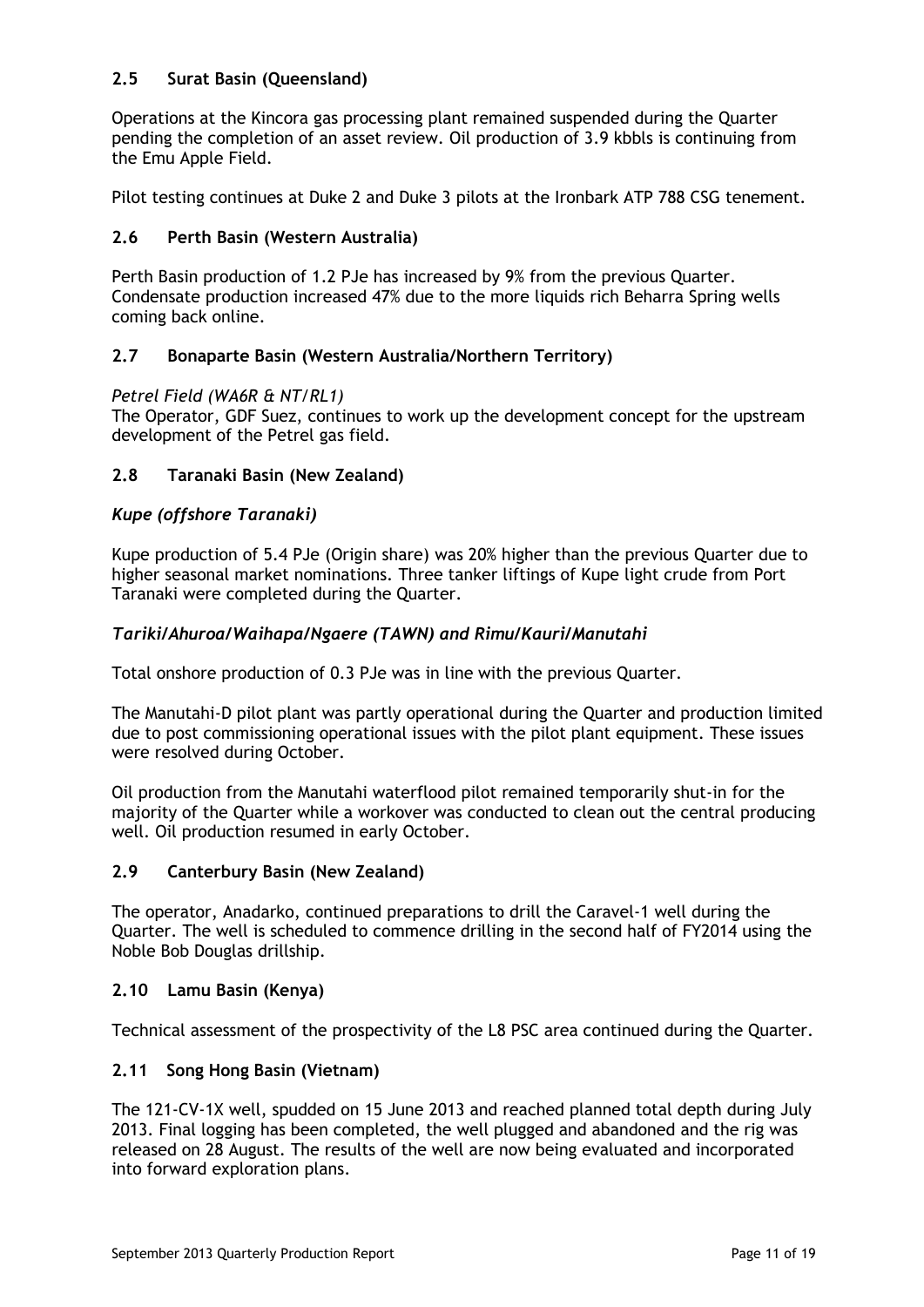## **2.12 Botswana**

The nine corehole and drill stem testing program was completed. The test results indicated variable permeability. Desorption and adsorption core analysis results are presently being interpreted.

## **3. ACQUISITIONS/DIVESTMENTS**

## **DIVESTMENT**

#### **TAWN (NZ Onshore) Asset Sale**  $\bullet$

The divestment of Origin's interests in the Tariki, Ahuroa, Waihapa and Ngaere licences in New Zealand's Taranaki region, as well as the Waihapa Production Station and associated gathering and sales infrastructure, to New Zealand Energy Corp was completed on 29 October 2013.

## **ACQUISITIONS**

#### *WA 454P (Bonaparte Basin)*  $\bullet$

On 22 July 2013, Origin acquired a 50% interest in the WA 454P permit and associated Breakwater prospect in offshore Western Australia from MEO Australia. Origin has assumed operatorship of the permit.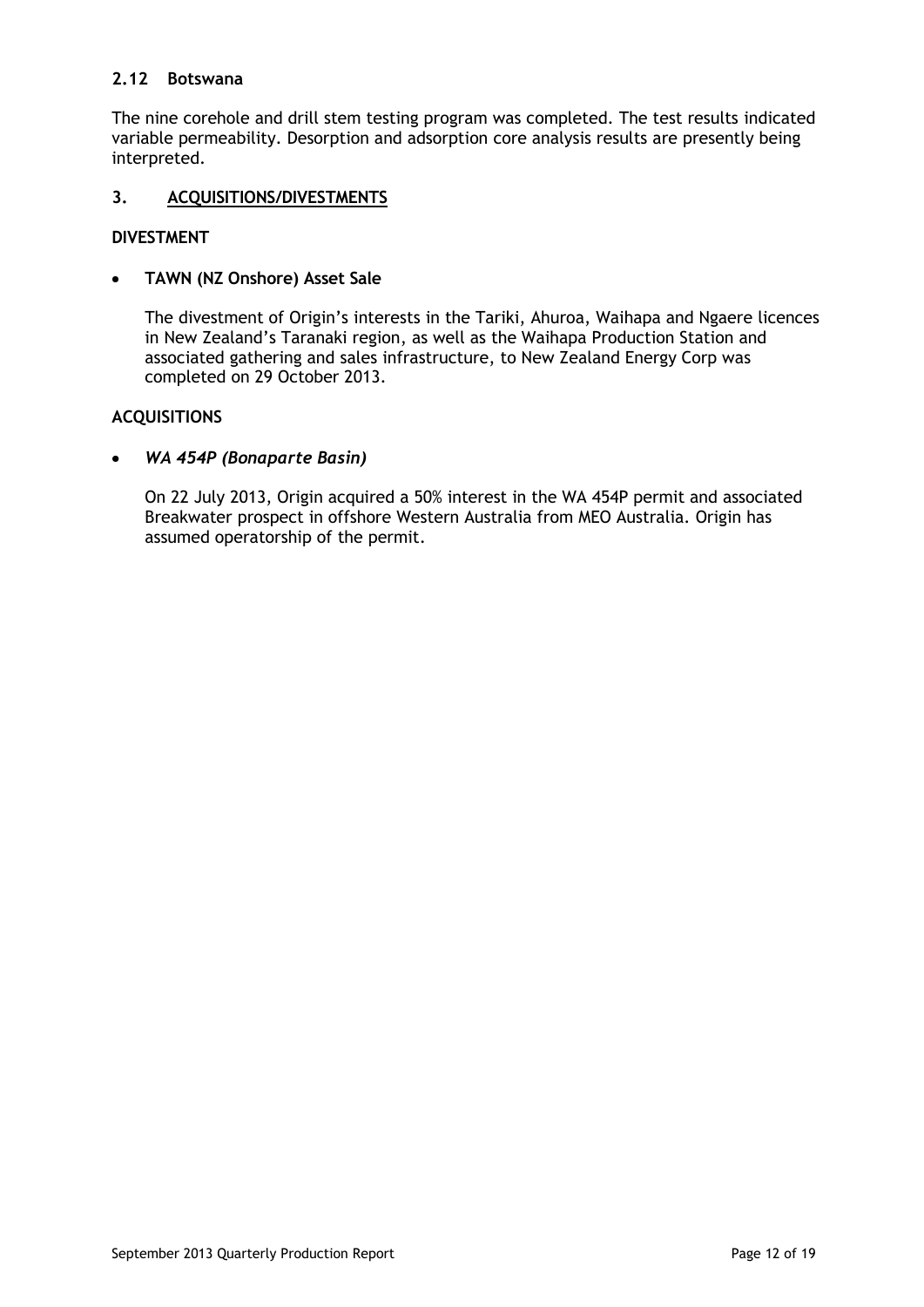## **4. DRILLING ACTIVITY**

## **4.1 Exploration/Appraisal**

The table below summarises the exploration and appraisal drilling in which Origin had an interest during the Quarter:

| <b>Exploration/Appraisal Wells</b> | Basin / Area         | <b>Target</b> | <b>Origin Effective</b><br>Interest % | <b>Well Status</b> |  |
|------------------------------------|----------------------|---------------|---------------------------------------|--------------------|--|
| Langmuir 1                         | Cooper Basin - SA    | Gas           | 13.19%                                | C <sub>0</sub>     |  |
| Moomba 194                         | Cooper Basin - SA    | Gas           | 13.19%                                | Drilling Ahead     |  |
| Van Der Waals 1                    | Cooper Basin - SA    | Gas           | 13.19%                                | C <sub>0</sub>     |  |
| <b>Bottle Tree West 1</b>          | <b>Bowen Basin</b>   | CSG           | 18.75%*                               | Suspended          |  |
| Ironbark Gully 3                   | <b>Bowen Basin</b>   | CSG           | 8.97%                                 | Suspended          |  |
| Ironbark Gully 4                   | <b>Bowen Basin</b>   | CSG           | 8.97%                                 | Suspended          |  |
| Ironbark Gully 5                   | <b>Bowen Basin</b>   | CSG           | 8.97%                                 | Suspended          |  |
| New Fowler 1                       | Bowen Basin          | CSG           | 18.75%*                               | P&A                |  |
| Waddy Brae 2                       | <b>Bowen Basin</b>   | CSG           | 8.97%                                 | Suspended          |  |
| Waddy Brae 3                       | Bowen Basin          | CSG           | 8.97%                                 | Suspended          |  |
| Westgrove 8                        | <b>Bowen Basin</b>   | CSG           | 18.75%*                               | Suspended          |  |
| Cannonball 1                       | <b>Galilee Basin</b> | CSG           | 37.5%*                                | P&A                |  |
| Politic 1                          | Galilee Basin        | CSG           | 37.5%*                                | P&A                |  |
| Skull 1                            | <b>Galilee Basin</b> | CSG           | 37.5%*                                | P&A                |  |
| Yahoo 1                            | <b>Galilee Basin</b> | CSG           | 37.5%*                                | Suspended          |  |
| Angry Jungle 7                     | Surat Basin          | CSG           | 6.79%                                 | Suspended          |  |
| Barney 10                          | Surat Basin          | CSG           | 11.72%                                | Suspended          |  |
| Celeste 20                         | Surat Basin          | CSG           | 11.72%                                | Suspended          |  |
| Gilbert Gully 15                   | Surat Basin          | CSG           | 37.5%*                                | Suspended          |  |
| Gilbert Gully 24                   | Surat Basin          | CSG           | 37.5%*                                | Suspended          |  |
| Gilbert Gully 25                   | Surat Basin          | CSG           | 37.5%*                                | Suspended          |  |
| Gilbert Gully 26                   | Surat Basin          | CSG           | 37.5%*                                | P&A                |  |
| Mostyn 1                           | Surat Basin          | CSG           | 6.79%                                 | Suspended          |  |
| Myalla 1                           | Surat Basin          | CSG           | 6.79%                                 | Suspended          |  |
| Poppy 14                           | Surat Basin          | CSG           | 11.72%                                | Suspended          |  |
| Poppy 15                           | Surat Basin          | CSG           | 11.72%                                | Suspended          |  |
| Waar Waar 10                       | Surat Basin          | CSG           | 37.5%*                                | P&A                |  |
| Waar Waar 13                       | Surat Basin          | CSG           | 37.5%*                                | Suspended          |  |
| Waar Waar 4                        | Surat Basin          | CSG           | 37.5%*                                | P&A                |  |
| Zig Zag 3                          | Surat Basin          | CSG           | 37.5%*                                | Continuing         |  |
| Zig Zag 4                          | Surat Basin          | CSG           | 37.5%*                                | Suspended          |  |
| 121-CV-1X                          | Vietnam              | Oil/Gas       | 45.00%*                               | P&A                |  |

\* Denotes Origin Operatorship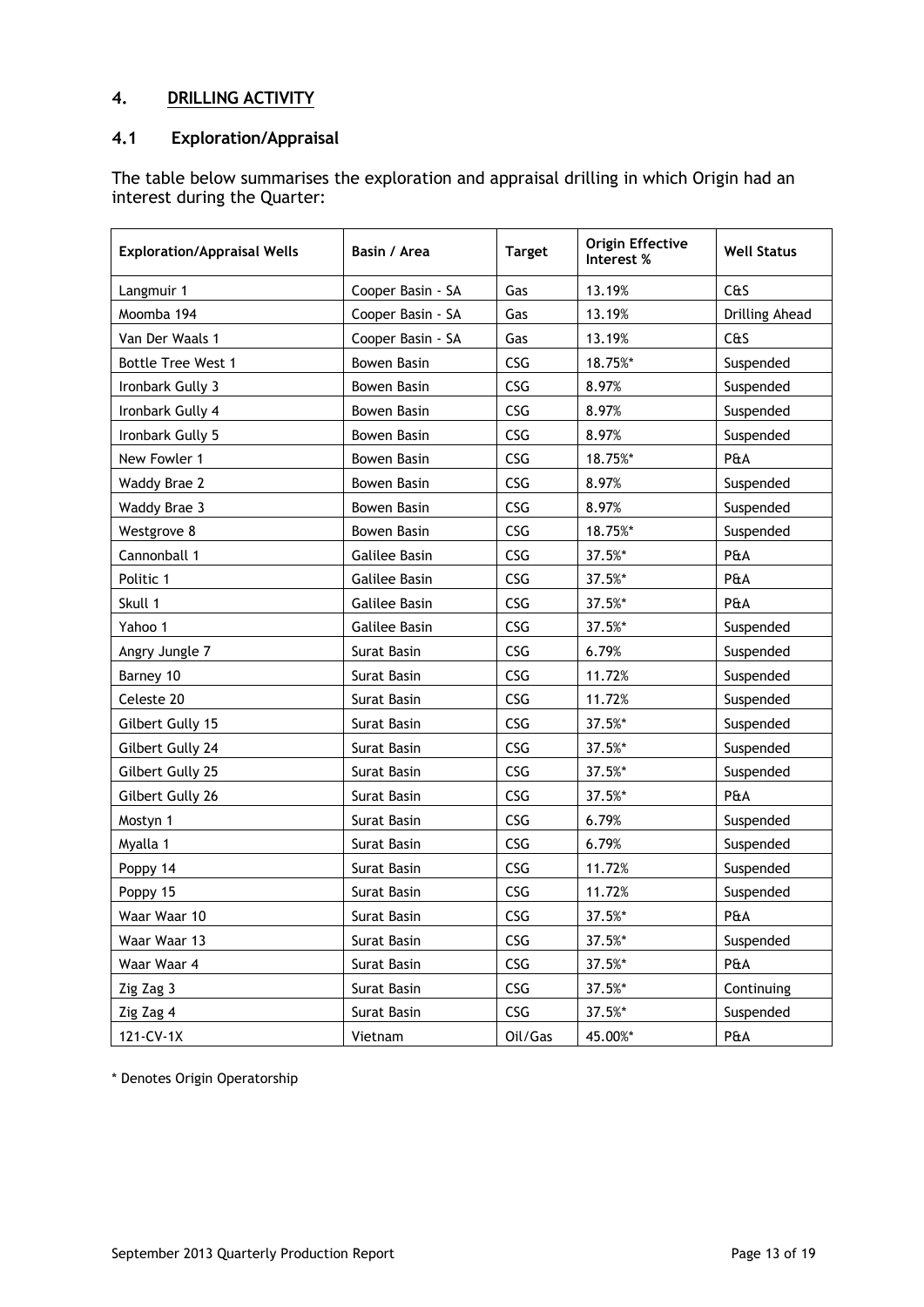## **4.2 Development**

The table below summarises the development drilling in which Origin had an interest during the Quarter. Origin participated in 247 CSG development wells (including groundwater monitoring wells) across the Bowen and Surat Basins and 14 conventional gas/oil development wells in the Cooper Basin during the Quarter.

| Basin / Area<br><b>Development Wells</b> | <b>Origin</b><br><b>Effective</b><br>Interest % | <b>Well Status</b> | Basin / Area<br><b>Development Wells</b> | Origin<br>Effective<br>Interest % | <b>Well Status</b> |
|------------------------------------------|-------------------------------------------------|--------------------|------------------------------------------|-----------------------------------|--------------------|
| <b>Cooper Basin - SA</b>                 |                                                 |                    | Fairview 12-08-2                         | 11.7%                             | Production         |
| <b>Target - Gas</b>                      |                                                 |                    | Fairview 12-08-3                         | 11.7%                             | Production         |
| Cowralli 17                              | 13.2%                                           | C&S                | Fairview 13-09-4                         | 11.7%                             | Production         |
| Cowralli 18                              | 13.2%                                           | C&S                | Fairview 13-14-5                         | 11.7%                             | Production         |
| Cowralli 19                              | 13.2%                                           | C&S                | Fairview 13-14-6                         | 11.7%                             | Production         |
| Cowralli 20                              | 13.2%                                           | C <sub>0</sub>     | Fairview 13-14-7                         | 11.7%                             | Production         |
| Cowralli 27                              | 13.2%                                           | C <sub>0</sub>     | Fairview 13-14-8                         | 11.7%                             | Production         |
| Cowralli 28                              | 13.2%                                           | C <sub>0</sub>     | Fairview 16-49-1                         | 11.7%                             | Production         |
| Cowralli 29                              | 13.2%                                           | C <sub>0</sub>     | Spring Gully 146                         | 11.7%                             | Production         |
| Pelican 13                               | 13.2%                                           | C&S                | <b>Surat Basin</b>                       |                                   |                    |
| <b>Cooper Basin - SA</b>                 |                                                 |                    | <b>Target - CSG</b>                      |                                   |                    |
| <b>Target - Oil</b>                      |                                                 |                    | Broadwater 124                           | 11.7%                             | Production         |
| Charo 18                                 | 13.2%                                           | C <sub>0</sub>     | Broadwater 131                           | 11.7%                             | Production         |
| Cooper Basin - SWQ                       |                                                 |                    | Broadwater 139                           | 11.7%                             | Production         |
| <b>Target - Gas</b>                      |                                                 |                    | Broadwater 140                           | 11.7%                             | Production         |
| Bolah 1                                  | 25.0%                                           | Drilling Ahead     | Broadwater 148                           | 11.7%                             | Production         |
| Okotoko West 1/ST1                       | 16.7%                                           | C&S                | Broadwater 149                           | 11.7%                             | Production         |
| <b>Cooper Basin - SWQ</b>                |                                                 |                    | Broadwater 150                           | 11.7%                             | Production         |
| <b>Target - Oil</b>                      |                                                 |                    | Broadwater 151                           | 11.7%                             | Production         |
| Cook 24                                  | 25.00%                                          | C <sub>0</sub>     | Broadwater 157                           | 11.7%                             | Production         |
| Cook 25                                  | 25.00%                                          | C&S                | Broadwater 158                           | 11.7%                             | Production         |
| Cook 27                                  | 25.00%                                          | C <sub>0</sub>     | Broadwater 166                           | 11.7%                             | Production         |
| <b>Bowen Basin</b>                       |                                                 |                    | Broadwater 168                           | 11.7%                             | Production         |
| <b>Target - CSG</b>                      |                                                 |                    | Broadwater 175                           | 11.7%                             | Production         |
| Durham Ranch 100                         | 11.7%                                           | Production         | Broadwater 179                           | 11.7%                             | Production         |
| Durham Ranch 102                         | 11.7%                                           | Production         | Broadwater 185                           | 11.7%                             | Production         |
| Durham Ranch 106                         | 11.7%                                           | Production         | Broadwater 186                           | 11.7%                             | Production         |
| Durham Ranch 107                         | 11.7%                                           | Production         | Broadwater 188                           | 11.7%                             | Production         |
| Durham Ranch 124                         | 11.7%                                           | Production         | Broadwater 198                           | 11.7%                             | Production         |
| Durham Ranch 126                         | 11.7%                                           | Production         | Broadwater 206                           | 11.7%                             | Production         |
| Durham Ranch 179                         | 11.7%                                           | Production         | Broadwater 213                           | 11.7%                             | Production         |
| Durham Ranch 180                         | 11.7%                                           | Production         | Broadwater 219                           | 11.7%                             | Production         |
| Durham Ranch 183                         | 11.7%                                           | Production         | Clunie 101                               | 11.7%                             | Production         |
| Durham Ranch 265                         | 11.7%                                           | Production         | Clunie 102                               | 11.7%                             | Production         |
| Durham Ranch 266                         | 11.7%                                           | Production         | Clunie 103                               | 11.7%                             | Production         |
| Durham Ranch 276                         | 11.7%                                           | Production         | Clunie 104                               | 11.7%                             | Production         |
| Durham Ranch 93                          | 11.7%                                           | Production         | Clunie 105                               | 11.7%                             | Production         |
| Durham Ranch 94                          | 11.7%                                           | Production         | Clunie 106                               | 11.7%                             | Production         |
| Durham Ranch 99                          | 11.7%                                           | Production         | Clunie 107                               | 11.7%                             | Production         |
| <b>Fairview 12-02-2</b>                  | 11.7%                                           | Production         | Clunie 108                               | 11.7%                             | Production         |
| <b>Fairview 12-02-3</b>                  | 11.7%                                           | Production         | Clunie 109                               | 11.7%                             | Production         |
|                                          |                                                 |                    | Clunie 110                               | 11.7%                             | Production         |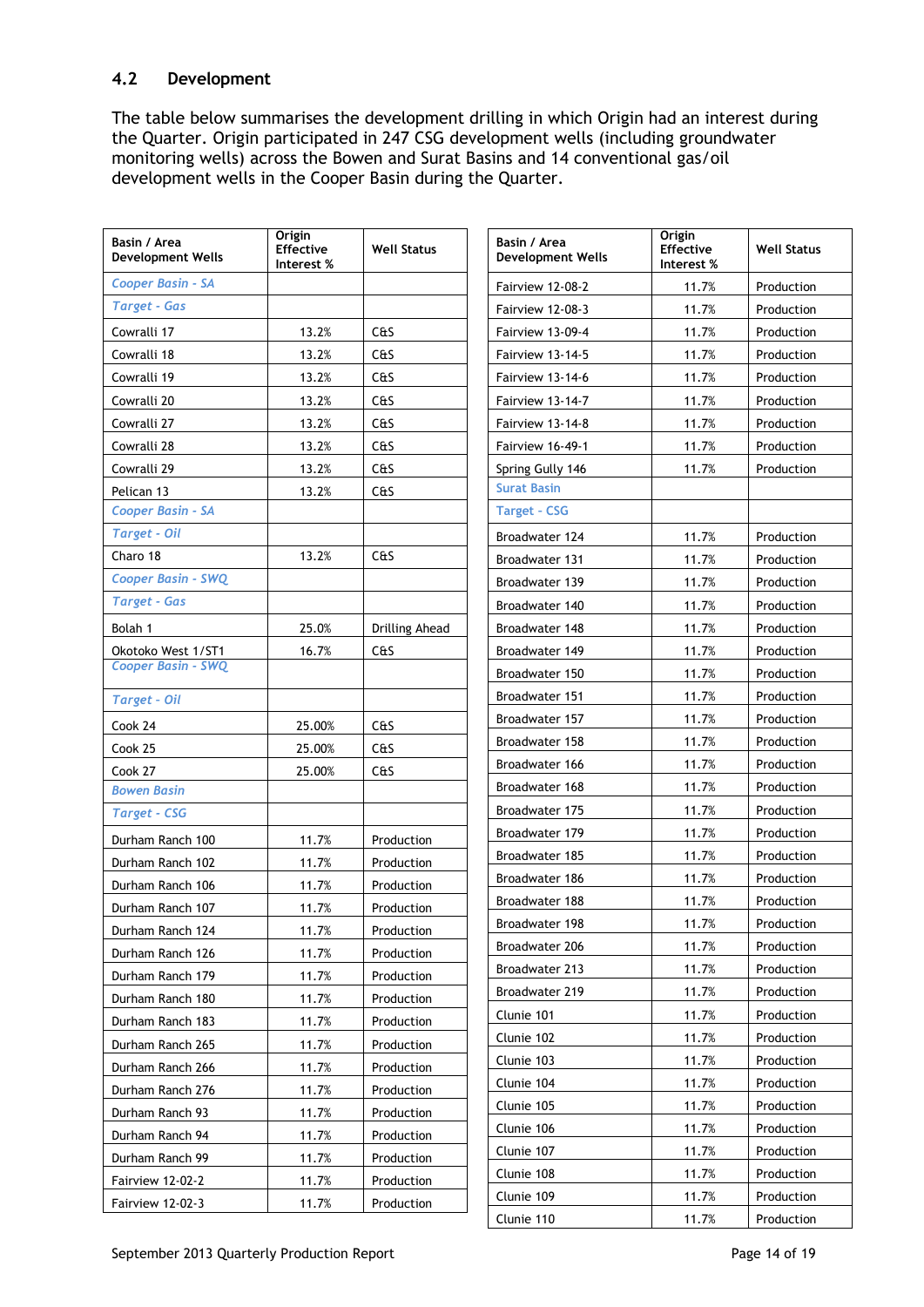| Basin / Area<br><b>Development Wells</b> | Origin<br><b>Effective</b><br>Interest % | <b>Well Status</b> | Basin / Area<br><b>Development Wells</b> | Origin<br><b>Effective</b><br>Interest % | <b>Well Status</b> |
|------------------------------------------|------------------------------------------|--------------------|------------------------------------------|------------------------------------------|--------------------|
| Clunie 111                               | 11.7%                                    | Production         | Combabula 66                             | 34.77%*                                  | Production         |
| Clunie 112                               | 11.7%                                    | Production         | Combabula 76                             | 34.77%*                                  | Production         |
| Combabula 103                            | 34.77%*                                  | Production         | Combabula 79                             | 34.77%*                                  | Production         |
| Combabula 104                            | 34.77%*                                  | Production         | Combabula 84                             | 34.77%*                                  | Production         |
| Combabula 105                            | 34.77%*                                  | Production         | Combabula 88                             | 34.77%*                                  | Production         |
| Combabula 106                            | 34.77%*                                  | Production         | Combabula 95                             | 34.77%*                                  | Production         |
| Combabula 119                            | 34.77%*                                  | Production         | Combabula 96                             | 34.77%*                                  | Production         |
| Combabula 120                            | 34.77%*                                  | Production         | Combabula North 284                      | 34.77%*                                  | Production         |
| Combabula 132                            | 34.77%*                                  | Production         | Combabula North 323                      | 34.77%*                                  | Production         |
| Combabula 134                            | 34.77%*                                  | Production         | Combabula North 376                      | 34.77%*                                  | Production         |
| Combabula 135                            | 34.77%*                                  | Production         | Combabula North 377                      | 34.77%*                                  | Production         |
| Combabula 136                            | 34.77%*                                  | Production         | Combabula Pond MB1                       | 37.50%*                                  | <b>GWM</b>         |
| Combabula 137                            | 34.77%*                                  | Production         | Combabula Pond MB3                       | 37.50%*                                  | <b>GWM</b>         |
| Combabula 138                            | 34.77%*                                  | Production         | Condabri 183                             | 37.50%*                                  | Production         |
| Combabula 139                            | 34.77%*                                  | Production         | Condabri 189                             | 37.50%*                                  | Production         |
| Combabula 140                            | 34.77%*                                  | Production         | Condabri 191                             | 37.50%*                                  | Production         |
| Combabula 150                            | 34.77%*                                  | Production         | Condabri 192                             | 37.50%*                                  | Production         |
| Combabula 151                            | 34.77%*                                  | Production         | Condabri 363                             | 37.50%*                                  | Production         |
| Combabula 152                            | 34.77%*                                  | Production         | Condabri 364                             | 37.50%*                                  | Production         |
| Combabula 153                            | 34.77%*                                  | Production         | Condabri 365                             | 37.50%*                                  | Production         |
| Combabula 154                            | 34.77%*                                  | Production         | Condabri 366                             | 37.50%*                                  | Production         |
| Combabula 155                            | 34.77%*                                  | Production         | Condabri 367                             | 37.50%*                                  | Production         |
| Combabula 156                            | 34.77%*                                  | Production         | Condabri 368                             | 37.50%*                                  | Production         |
| Combabula 157                            | 34.77%*                                  | Production         | Condabri 369                             | 37.50%*                                  | Production         |
| Combabula 166                            | 34.77%*                                  | Production         | Condabri 370                             | 37.50%*                                  | Production         |
| Combabula 167                            | 34.77%*                                  | Production         | Condabri 371                             | 37.50%*                                  | Production         |
| Combabula 168                            | 34.77%*                                  | Production         | Condabri 372                             | 37.50%*                                  | Production         |
| Combabula 169                            | 34.77%*                                  | Production         | Condabri 374                             | 37.50%*                                  | Production         |
| Combabula 184                            | 34.77%*                                  | Production         | Condabri 376                             | 37.50%*                                  | Production         |
| Combabula 185                            | 34.77%*                                  | Production         | Condabri 377                             | 37.50%*                                  | Production         |
| Combabula 186                            | 34.77%*                                  | Production         | Condabri 378                             | 37.50%*                                  | Production         |
| Combabula 187                            | 34.77%*                                  | Production         | Condabri 388                             | 37.50%*                                  | Production         |
| Combabula 188                            | 34.77%*                                  | Production         | Condabri North 184                       | 37.50%*                                  | Production         |
| Combabula 189                            | 34.77%*                                  | Production         | Condabri North 24                        | 37.50%*                                  | Production         |
| Combabula 190                            | 34.77%*                                  | Production         | Condabri North 336                       | 37.50%*                                  | Production         |
| Combabula 191                            | 34.77%*                                  | Production         | Condabri North 76                        | 37.50%*                                  | Production         |
| Combabula 206                            | 34.77%*                                  | Production         | David 111                                | 11.7%                                    | Production         |
| Combabula 208                            | 34.77%*                                  | Production         | David 112                                | 11.7%                                    | Production         |
| Combabula 209                            | 34.77%*                                  | Production         | David 113                                | 11.7%                                    | Production         |
| Combabula 221                            | 34.77%*                                  | Production         | David 123                                | 11.7%                                    | Production         |
| Combabula 234                            | 34.77%*                                  | Production         | David 131                                | 11.7%                                    | Production         |
| Combabula 235                            | 34.77%*                                  | Production         | David 133                                | 11.7%                                    | Production         |
| Combabula 248                            | 34.77%*                                  | Production         | Gilbert Gully MB1-G                      | 37.5%*                                   | <b>GWM</b>         |
| Combabula 283                            | 34.77%*                                  | Production         | Glendower 109                            | 11.7%                                    | Production         |
| Combabula 29                             | 34.77%*                                  | Production         | Glendower 110                            | 11.7%                                    | Production         |
| Combabula 45                             | 34.77%*                                  | Production         | Glendower 119                            | 11.7%                                    | Production         |
| Combabula 46                             | 34.77%*                                  | Production         | Glendower 120                            | 11.7%                                    | Production         |
| Combabula 47                             | 34.77%*                                  | Production         | Glendower 138                            | 11.7%                                    | Production         |
| Combabula 48                             | 34.77%*                                  | Production         |                                          |                                          |                    |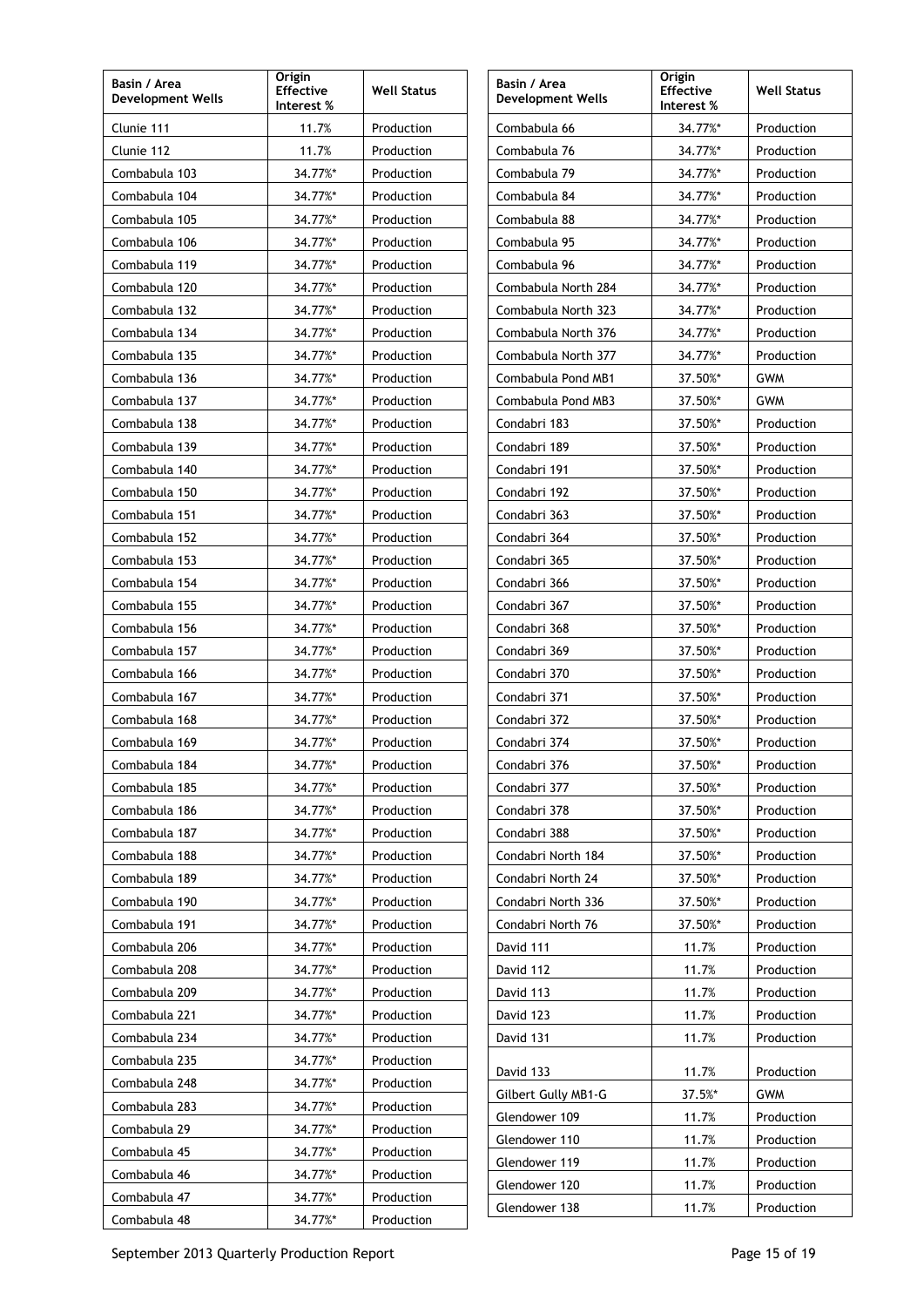| Basin / Area<br><b>Development Wells</b> | Origin<br><b>Effective</b><br>Interest % | <b>Well Status</b> | Origin<br>Basin / Area<br><b>Effective</b><br><b>Development Wells</b><br>Interest % |         | <b>Well Status</b> |  |  |
|------------------------------------------|------------------------------------------|--------------------|--------------------------------------------------------------------------------------|---------|--------------------|--|--|
| Glendower 139                            | 11.7%                                    | Production         | Lauren 100                                                                           | 15.2%   | Production         |  |  |
| Glendower 140                            | 11.7%                                    | Production         | Lauren 102                                                                           | 15.2%   | Production         |  |  |
| Glendower 159                            | 11.7%                                    | Production         | Lauren 103                                                                           | 15.2%   | Production         |  |  |
| Glendower 160                            | 11.7%                                    | Production         | Lauren 104                                                                           | 15.2%   | Production         |  |  |
| Glendower 170                            | 11.7%                                    | Production         | Lauren 105                                                                           | 15.2%   | Production         |  |  |
| Glendower 171                            | 11.7%                                    | Production         | Lauren 106                                                                           | 15.2%   | Production         |  |  |
| Glendower 172                            | 11.7%                                    | Production         | Lauren 112                                                                           | 15.2%   | Production         |  |  |
| Glendower 174                            | 11.7%                                    | Production         | Lauren 113                                                                           | 15.2%   | Production         |  |  |
| Glendower 177                            | 11.7%                                    | Production         | Lauren 114                                                                           | 15.2%   | Production         |  |  |
| Glendower 178                            | 11.7%                                    | Production         | Lauren 115                                                                           | 15.2%   | Production         |  |  |
| Glendower 179                            | 11.7%                                    | Production         | Lauren 116                                                                           | 15.2%   | Production         |  |  |
| Glendower 182                            | 11.7%                                    | Production         | Lauren 117                                                                           | 15.2%   | Production         |  |  |
| Glendower 183                            | 11.7%                                    | Production         | Lauren 124                                                                           | 15.2%   | Production         |  |  |
| Glendower 186                            | 11.7%                                    | Production         | Lauren 127                                                                           | 15.2%   | Production         |  |  |
| Glendower 187                            | 11.7%                                    | Production         | Lauren 139                                                                           | 15.2%   | Production         |  |  |
| Glendower 188                            | 11.7%                                    | Production         | Matilda John 207                                                                     | 15.2%   | Production         |  |  |
| Glendower 189                            | 11.7%                                    | Production         | Matilda John 217                                                                     | 15.2%   | Production         |  |  |
| Glendower 190                            | 11.7%                                    | Production         | Matilda John 218                                                                     | 15.2%   | Production         |  |  |
| Glendower 193                            | 11.7%                                    | Production         | Matilda John 226                                                                     | 15.2%   | Production         |  |  |
| Glendower 194                            | 11.7%                                    | Production         | Matilda John 227                                                                     | 15.2%   | Production         |  |  |
| Glendower 195                            | 11.7%                                    | Production         | Orana 87                                                                             | 37.5%*  | Production         |  |  |
| Glendower 196                            | 11.7%                                    | Production         | Orana 90                                                                             | 37.5%*  | Production         |  |  |
| Glendower 197                            | 11.7%                                    | Production         | Orana 91                                                                             | 37.5%*  | Production         |  |  |
| Glendower 199                            | 11.7%                                    | Production         | Orana 92                                                                             | 37.5%*  | Production         |  |  |
| Glendower 203                            | 11.7%                                    | Production         | Orana 93                                                                             | 37.5%*  | Production         |  |  |
| Glendower 204                            | 11.7%                                    | Production         | Orana 94                                                                             | 37.5%*  | Production         |  |  |
| Glendower 205                            | 11.7%                                    | Production         | Orana 95                                                                             | 37.5%*  | Production         |  |  |
| Glendower 213                            | 11.7%                                    | Production         | Orana 96                                                                             | 37.5%*  | Production         |  |  |
| Glendower 214                            | 11.7%                                    | Production         | Poppy 138                                                                            | 11.7%   | Production         |  |  |
| Glendower 215                            | 11.7%                                    | Production         | Poppy 139                                                                            | 11.7%   | Production         |  |  |
| Glendower 5                              | 11.7%                                    | Production         | Poppy 149                                                                            | 11.7%   | Production         |  |  |
| Harry 117                                | 11.7%                                    | Production         | Poppy 211                                                                            | 11.7%   | Production         |  |  |
| Harry 118                                | 11.7%                                    | Production         | Reedy Creek WB3-G                                                                    | 34.77%* | <b>GWM</b>         |  |  |
| Harry 119                                | 11.7%                                    | Production         | RubyJo 165                                                                           | 11.7%   | Production         |  |  |
| Harry 135                                | 11.7%                                    | Production         | RubyJo 175                                                                           | 11.7%   | Production         |  |  |
| Isabella 149                             | 11.7%                                    | Production         | RubyJo 176                                                                           | 11.7%   | Production         |  |  |
| Isabella 159                             | 11.7%                                    | Production         | RubyJo 194                                                                           | 11.7%   | Production         |  |  |
| Isabella 219                             | 11.7%                                    | Production         | RubyJo 214                                                                           | 11.7%   | Production         |  |  |
| Jen 108                                  | 11.7%                                    | Production         | RubyJo 218                                                                           | 11.7%   | Production         |  |  |
| Jen 109                                  | 11.7%                                    | Production         | RubyJo 219                                                                           | 11.7%   | Production         |  |  |
| Jen 112                                  | 11.7%                                    | Production         | Talinga MB11-S                                                                       | 37.5%*  | GWM                |  |  |
| Jen 113                                  | 11.7%                                    | Production         | Talinga Pond A MB3                                                                   | 37.5%*  | GWM                |  |  |
| Jen 123                                  | 11.7%                                    | Production         | Talinga Pond A MB7                                                                   | 37.5%*  | <b>GWM</b>         |  |  |
| Jen 132                                  | 11.7%                                    | Production         | Zig Zag MB1-G                                                                        | 37.5%*  | GWM                |  |  |
| Jen 133                                  | 11.7%                                    | Production         |                                                                                      |         |                    |  |  |
| Kenya East 133                           | 11.7%                                    | Production         | Notes:                                                                               |         |                    |  |  |
| Kenya East 138                           | 11.7%                                    | Production         | * Denotes Origin Operatorship<br><b>GWM - Ground Water Monitoring</b>                |         |                    |  |  |
| Kenya East 154                           | 11.7%                                    | Production         |                                                                                      |         |                    |  |  |
| Kenya East 155                           | 11.7%                                    | Production         |                                                                                      |         |                    |  |  |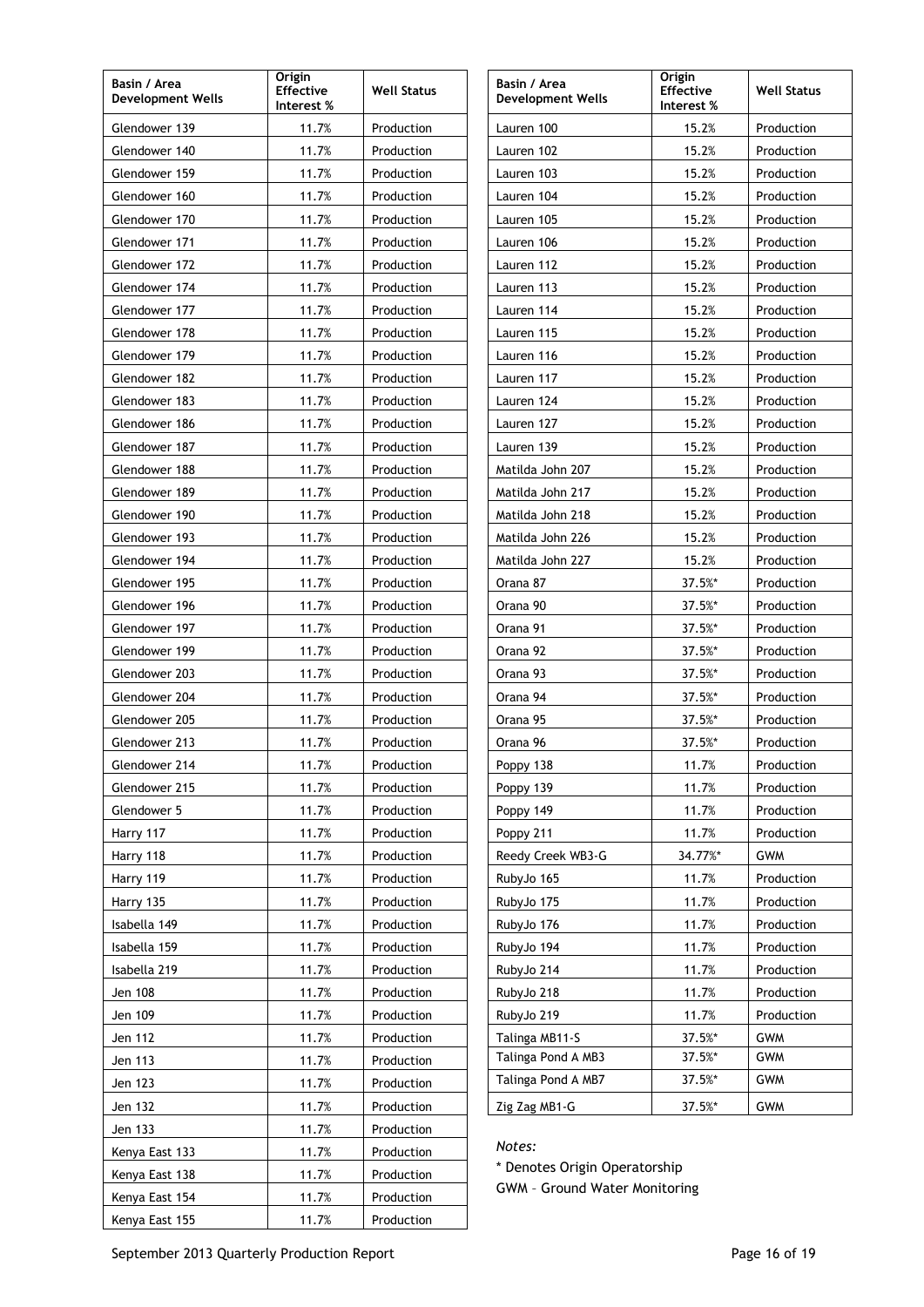## **5. EXPLORATION, EVALUATION AND CAPITAL EXPENDITURE**

The tables below include total expenditure on exploration and evaluation activities and capital expenditure on development and production activities. They include capitalised interest and exclude expenditure on acquisitions. Expenditure in the current financial year is preliminary and is subject to audit review. Note: Numbers may not add due to rounding.

| <b>Australian Operations</b>  |             |                 | September      |            |                |
|-------------------------------|-------------|-----------------|----------------|------------|----------------|
|                               | <b>This</b> | <b>Previous</b> | Quarter        | <b>YTD</b> | <b>YTD</b>     |
| A\$m                          | Quarter     | Quarter         | 2012           | 2013/14    | 2012/13        |
| Exploration / Evaluation      | 17          | 3               | 12             | 17         | 12             |
| Development / PP&E            | 47          | 60              | 132            | 47         | 132            |
| <b>Total</b>                  | 64          | 63              | 144            | 64         | 144            |
| <b>New Zealand Operations</b> |             |                 | September      |            |                |
|                               | <b>This</b> | <b>Previous</b> | Quarter        | <b>YTD</b> | <b>YTD</b>     |
| NZ\$m                         | Quarter     | Quarter         | 2012           | 2013/14    | 2012/13        |
| Exploration / Evaluation      | 1           | 0               | $\overline{2}$ | 1          | $\overline{2}$ |
| Development / PP&E            | 3           | 5               | 2              | 3          | $\overline{2}$ |
| Total                         | 4           | 5               | 4              | 4          | 4              |

| <b>International Operations</b> |             |                 | September      |            |            |
|---------------------------------|-------------|-----------------|----------------|------------|------------|
|                                 | <b>This</b> | <b>Previous</b> | <b>Ouarter</b> | <b>YTD</b> | <b>YTD</b> |
| A\$m                            | Quarter     | Quarter         | 2012           | 2013/14    | 2012/13    |
| Exploration / Evaluation        | 19          | 10              | 19             | 19         | 19         |
| Development / PP&E              | 0           | 0               | 0              | 0          | 0          |
| <b>Total</b>                    | 19          | 10              | 19             | 19         | 19         |
| <b>Total</b>                    |             |                 | September      |            |            |
| (excluding APLNG)               | <b>This</b> | <b>Previous</b> | Quarter        | <b>YTD</b> | <b>YTD</b> |
| A\$m                            | Quarter     | Quarter         | 2012           | 2013/14    | 2012/13    |
| Exploration / Evaluation        | 38          | 13              | 33             | 38         | 33         |

**Total** 88 78 167 88 167 **APLNG**

Origin is required to contribute cash to APLNG (in proportion to its equity holding) where APLNG has insufficient cash from other sources to fund its activities. Origin began making cash contributions in the December Quarter 2011.

Development / PP&E 50 50 64 134 50 134

| Origin's contribution to APLNG |                |                 | September      |            |         |
|--------------------------------|----------------|-----------------|----------------|------------|---------|
|                                | <b>This</b>    | <b>Previous</b> | <b>Ouarter</b> | <b>YTD</b> | YTD     |
| A\$m                           | <b>Ouarter</b> | <b>Ouarter</b>  | 2012           | 2013/14    | 2012/13 |
| Contribution                   | 742            | 442             | 119            | 742        | 119     |

\* Origin's share in APLNG was diluted from 42.5% to 37.5% on 12 July 2012.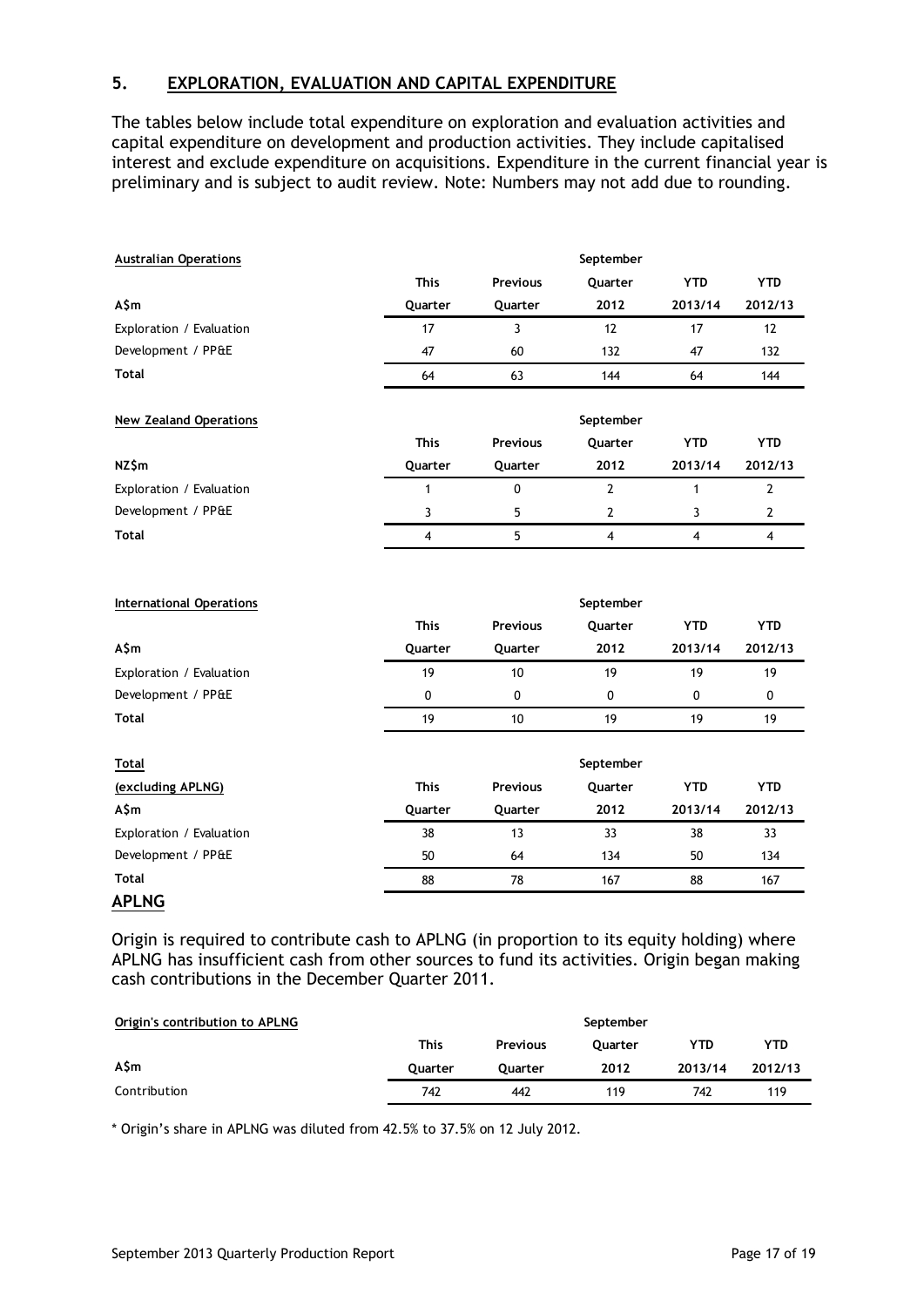# **6. ORIGIN'S INTERESTS**

# **6.1 Origin held interests in the following permits during the Quarter:**

| <b>Basin/Project Area</b>                               | Interest         |              | <b>Basin/Project Area</b>                             | Interest         |                   | <b>Basin/Project Area</b>                                                                                  | Interest         |         |
|---------------------------------------------------------|------------------|--------------|-------------------------------------------------------|------------------|-------------------|------------------------------------------------------------------------------------------------------------|------------------|---------|
| <b>AUSTRALIA</b>                                        |                  |              | <b>AUSTRALIA</b>                                      |                  |                   | <b>AUSTRALIA</b>                                                                                           |                  |         |
| <b>COOPER BASIN (South</b><br>Australia)                |                  |              | <b>Spring Gully</b>                                   |                  |                   | <b>Bass Basin (Tasmania)</b>                                                                               |                  |         |
|                                                         |                  |              | ATP 592P and PLs 195, 203,                            | 35.44%           | $*1$              | T/L1<br>T/18P                                                                                              | 42.50%<br>39.00% |         |
| Patchawarra East Block PPLs                             | 10.54%           |              | 268(A), 414(A), 415(A),                               |                  |                   |                                                                                                            |                  |         |
| <b>SA Unit PPLs</b><br>Reg Sprigg West Unit (PPL        | 13.19%<br>7.90%  |              | 416(A), 417, 418(A) and                               |                  |                   | <b>PERTH BASIN (Western</b>                                                                                |                  |         |
| 194/PPL 211)                                            |                  |              | 419(A)<br><b>PL 204</b>                               | 37.40%           | $\star 1$         | Australia)                                                                                                 |                  |         |
| <b>COOPER BASIN (Queensland)</b>                        |                  |              | <b>PL 200</b>                                         | 35.89%           | $\star 1$         | EP320 and L11                                                                                              | 67.00%           | $\star$ |
| SWQ Unit Subleases                                      | 16.74%           |              |                                                       |                  |                   | L <sub>14</sub><br>L1/L2 (Excluding Dongara,                                                               | 49.19%<br>50.00% |         |
| Aquitaine A * B Blocks of ATP                           | 25.00%           |              | Talinga/ Orana                                        |                  | $\star 1$         | Mondarra and Yardarino)                                                                                    |                  |         |
| 259P and associated PLs                                 | 27.00%           |              | ATP 692P, PLs 209, 215,<br>216(A), 225(A), 226, 272,  | 37.50%           |                   |                                                                                                            |                  |         |
| Aquitaine C Block of ATP<br>259P and associated PLs     |                  |              | $289(A)$ , 445(A) and 481(A)                          |                  |                   | <b>BONAPARTE BASIN</b><br>(Western Australia &                                                             |                  |         |
| Wareena Block of ATP 259P                               | 10.00%           |              | Kenya/                                                |                  |                   | Northern Territory)                                                                                        |                  |         |
| and associated PLs                                      |                  |              | Argyle/Lauren/Bellevue                                |                  |                   | <b>WA 454P</b>                                                                                             | 50.00%           | $*3$    |
| <b>GALILEE BASIN (Queensland)</b>                       |                  |              | PLs 179, 180, 228, 229 and                            | 15.23%           | $\mathbf 1$       | NT/RL1 and WA6R                                                                                            | 5.00%            |         |
| <b>ATP 666P</b>                                         | 37.50%           | $*1$         | 263                                                   |                  | $\mathbf{1}$      | <b>NEW ZEALAND</b>                                                                                         |                  |         |
| <b>ATP 667P</b>                                         | 37.50%           | $*1$         | PL 247                                                | 11.02%<br>11.72% | $\mathbf{1}$      | <b>TARANAKI BASIN</b>                                                                                      |                  |         |
| <b>ATP 668P</b>                                         | 37.50%           | $*1$         | ATP 648P Shallows, PLs<br>257, 273, 274, 275, 278,    |                  |                   | PML 38146                                                                                                  | 50.00%           |         |
| <b>SURAT BASIN (Queensland)</b>                         |                  |              | 279, 442, 466 and 474                                 |                  |                   | PMP 38151                                                                                                  | 100.00%          |         |
| <b>PL 14</b>                                            | 100.00%          | ×            | Peat                                                  |                  |                   | PMP 38155                                                                                                  | 100.00%          |         |
| <b>PL 74</b>                                            | 69.00%           |              | PL 101                                                | 37.50%           | $*1$              | PML 38138                                                                                                  | 100.00%          | $*2$    |
| <b>PL 30</b>                                            | 75.00%           |              |                                                       |                  |                   | PML 38139                                                                                                  | 100.00%          | $*2$    |
| PLs 21, 22, 27 and 64                                   | 87.50%           |              | Other Bowen Basin                                     |                  |                   | PML 38140                                                                                                  | 100.00%          | $*2$    |
| PLs 53, 174 and 227                                     | 100.00%          |              | <b>ATP 804P</b>                                       | 10.99%           | $\mathbf{1}$<br>1 | PML 38141                                                                                                  | 100.00%          | $*2$    |
| ATP 470P Redcap                                         | 90.00%           |              | ATPs 653P and 745P and<br>PLs $420(A)$ , $421(A)$ and | 8.94%            |                   | <b>CANTERBURY BASIN</b>                                                                                    |                  |         |
| PL 264                                                  | 90.00%           | $\star$      | 440(A)                                                |                  |                   | PEP 38264                                                                                                  | 50.00%           |         |
| ATP 470P Formosa Downs                                  | 42.72%           | $\star$      | PLs 219 and 220                                       | 37.50%           | $*1$              |                                                                                                            |                  |         |
| PL 71 (Exploration)<br>PL 71 (Production)               | 72.00%<br>90.00% |              | <b>Other Surat Basin</b>                              |                  |                   | <b>KENYA</b>                                                                                               |                  |         |
| <b>PL 70</b>                                            | 100.00%          |              | ATP 606P and PLs 297, 404,                            | 34.77%           | $*1$              | <b>LAMU BASIN</b>                                                                                          |                  |         |
| ATP 471P Weribone Pooling                               | 50.64%           |              | 408, 403(A), 405(A),                                  |                  |                   | L8                                                                                                         | 20.00%           |         |
| Area                                                    |                  |              | 406(A), 407(A), 412(A),<br>413(A) and 444(A)          |                  |                   | <b>VIETNAM</b>                                                                                             |                  |         |
| ATP 336P and PLs 10W, 11W,<br>12W, 28, 69 and 89        | 46.25%           |              | ATP 631P, PLs 281(A) and                              | 6.79%            | $\mathbf{1}$      |                                                                                                            |                  |         |
| PL 11 Snake Creek East 1                                | 25.00%           |              | 282(A)<br>ATP 663P and PLs $434(A)$ ,                 | 37.50%           | $*1$              | <b>SONG HONG BASIN</b>                                                                                     |                  |         |
| <b>Exclusion Zone</b><br>ATP 647P (Block 2656 only)     | 50.00%           |              | 435(A), 436(A), 437(A),                               |                  |                   | Block 121                                                                                                  | 45.00%           |         |
| <b>ATP 754P</b>                                         | 50.00%           |              | 438(A) and $439(A)$<br>973P, and PLs 265, 266 and     | 37.50%           | $*1$              | BOTSWANA                                                                                                   |                  |         |
| ATP 788P Shallows                                       | 100.00%          |              | 267                                                   |                  |                   |                                                                                                            |                  |         |
| ATP 471P Bainbilla                                      | 24.75%           |              | ATP 972P, and PLs 469(A),<br>470(A) and 471(A)        | 34.77%           | $*1$              | PL134/2010, PL135/2010,<br>PL136/2010                                                                      | 50.00%           | 4       |
|                                                         |                  |              | <b>ATP 1178P</b>                                      | 37.50%           | $*1$              |                                                                                                            |                  |         |
| <b>DENISON TROUGH</b><br>(Queensland)                   |                  |              | <b>ONSHORE OTWAY BASIN</b>                            |                  |                   | Notes:                                                                                                     |                  |         |
|                                                         |                  |              |                                                       |                  |                   | * Operatorship                                                                                             |                  |         |
| PLs 41, 42, 43, 44, 45, 54,<br>67, 173, 183 and 218     | 18.75%           | $*1$         | Victoria                                              |                  |                   |                                                                                                            |                  |         |
| ATP 337P (Denison Trough) -                             | 18.75%           | $*1$         | PPLs 6,9 and PRL1                                     | 90.00%           |                   | <sup>1</sup> Interest held through 37.5% ownership of<br><b>APLNG Joint Venture</b>                        |                  |         |
| Production                                              |                  | 1            | PPLs 4, 5, 7, 10 and 12                               | 100.00%          |                   | <sup>2</sup> Divestment to New Zealand Energy Corp was                                                     |                  |         |
| ATP 337P (Denison Trough) -<br>Exploration, PLs 449(A), | 18.75%           |              | PPL 2 Ex (Iona Exclusion)<br>PPL <sub>8</sub>         | 100.00%          |                   | completed on 29 October 2013                                                                               |                  |         |
| 450(A), 451(A), 454(A) and                              |                  |              |                                                       | 100.00%          |                   |                                                                                                            |                  |         |
| 457(A)<br>ATP 337P Mahalo and                           | 11.25%           | $\mathbf{1}$ | OFFSHORE OTWAY BASIN                                  |                  |                   | <sup>3</sup> Origin is on title but farmin from Drysdale<br>Offshore Exploration Pty Ltd not yet completed |                  |         |
| PL448(A)                                                |                  |              | Victoria                                              |                  |                   |                                                                                                            |                  |         |
| <b>ATP 553P</b>                                         | 18.75%           | $\,1\,$      | Vic/P42 $(V)$                                         | 100.00%          |                   | <sup>4</sup> Interest held though 50% ownership of Kubu<br>Energy Resources (Pty) Ltd (a Botswana          |                  |         |
| CSG (Queensland)                                        |                  |              | Vic/P43                                               | 67.23%           |                   | company)                                                                                                   |                  |         |
| <b>Fairview</b>                                         |                  |              | Vic/L23                                               | 67.23%           |                   |                                                                                                            |                  |         |
| ATP 526P and PLs 90, 91,                                | 8.97%            | 1            | Vic/RL2(V)                                            | 100.00%          | ÷                 |                                                                                                            |                  |         |
| 92, 99, 100, 232, 233, 234,                             |                  |              | Tasmania                                              |                  |                   |                                                                                                            |                  |         |
| 235 and 236                                             |                  |              | $T/L2$ , $T/L3$ and $T/30P$                           | 67.23%           |                   |                                                                                                            |                  |         |
|                                                         |                  |              | T/34P                                                 | 82.30%           |                   |                                                                                                            |                  |         |
|                                                         |                  |              |                                                       |                  |                   |                                                                                                            |                  |         |